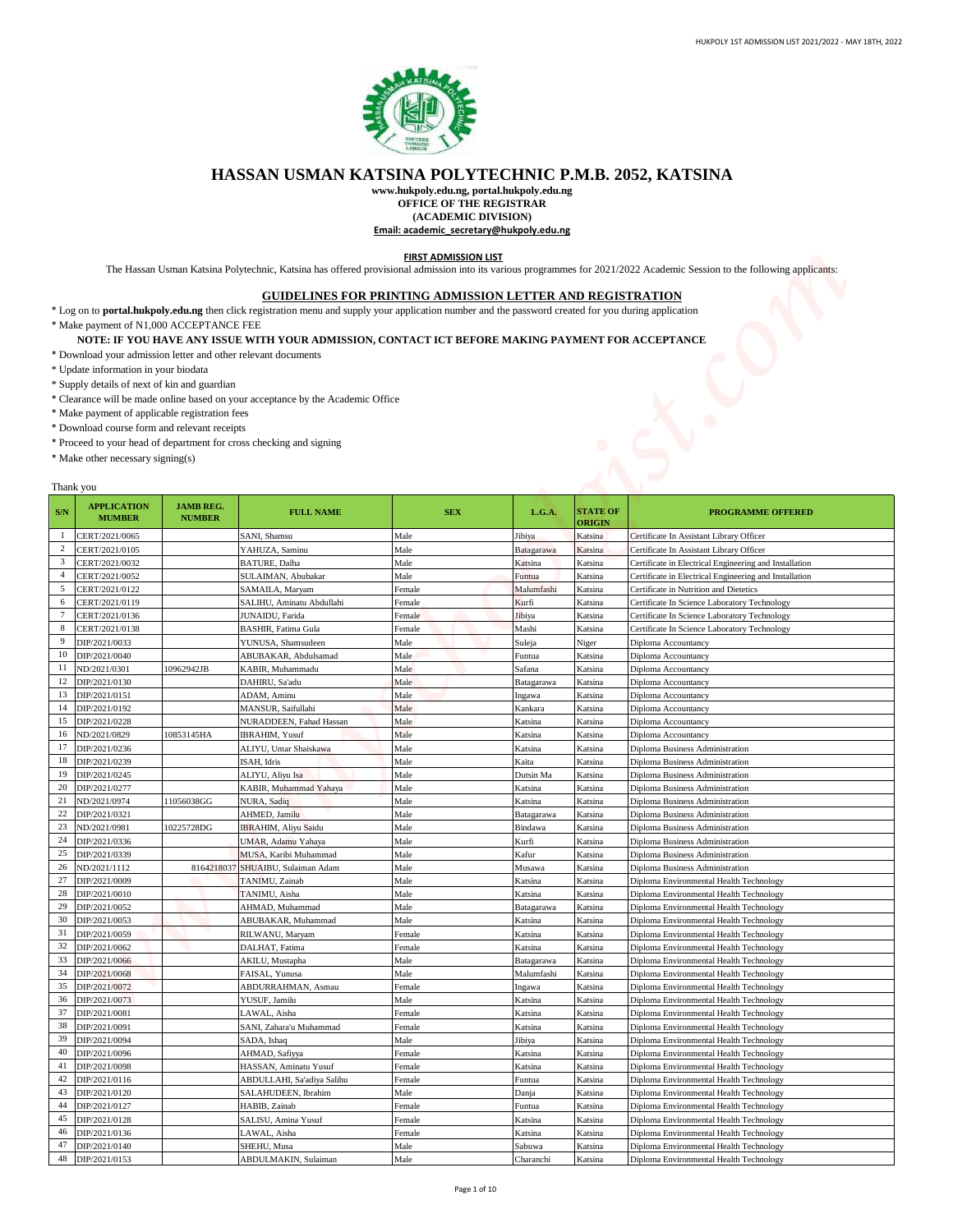| Diploma Environmental Health Technology                                              | Katsina            | Malumfashi            | Female           | BALA, Hassana Musa                                              |            | DIP/2021/0155                      | 49         |
|--------------------------------------------------------------------------------------|--------------------|-----------------------|------------------|-----------------------------------------------------------------|------------|------------------------------------|------------|
| Diploma Environmental Health Technology                                              | Katsina            | Danmusa               | Male             | SAMINU, Hassan                                                  |            | DIP/2021/0162                      | 50         |
| Diploma Environmental Health Technology<br>Diploma Environmental Health Technology   | Katsina<br>Katsina | Batsari<br>Katsina    | Male<br>Female   | LAWAL, Usman Tanko<br>DAHIRU, Zainab Mashala                    |            | DIP/2021/0163<br>DIP/2021/0191     | 51<br>52   |
| Diploma Environmental Health Technology                                              | Katsina            | Jibiya                | Male             | SABIU, Abukasimu                                                |            | DIP/2021/0201                      | 53         |
| Diploma Environmental Health Technology                                              | Katsina            | Mashi                 | Female           | ABUBAKAR, Fatima                                                |            | DIP/2021/0202                      | 54         |
| Diploma Environmental Health Technology                                              | Katsina            | Jibiya                | Male             | AMINU, Haruna                                                   |            | DIP/2021/0209                      | 55<br>56   |
| Diploma Environmental Health Technology<br>Diploma Environmental Health Technology   | Katsina<br>Katsina | Danja<br>Batagarawa   | Male<br>Female   | IBRAHIM, Bello<br>DANLAMI, Farida                               |            | DIP/2021/0211<br>DIP/2021/0212     | 57         |
| Diploma Environmental Health Technology                                              | Katsina            | Katsina               | Female           | ABDURRAHMAN, Zinatu Rafin Dadi                                  |            | DIP/2021/0213                      | 58         |
| Diploma Environmental Health Technology                                              | Katsina            | Katsina               | Male             | ABBA, Nura                                                      |            | DIP/2021/0214                      | 59         |
| Diploma Environmental Health Technology<br>Diploma Environmental Health Technology   | Katsina<br>Katsina | Rimi<br>Batagarawa    | Male<br>Male     | ABUBAKAR, Ibrahim<br>IDRIS, Sha'itu                             |            | DIP/2021/0216<br>DIP/2021/0220     | 60<br>61   |
| Diploma Environmental Health Technology                                              | Katsina            | Malumfashi            | Male             | LAWAL, Sulaiman Yammama                                         |            | DIP/2021/0226                      | 62         |
| Diploma Environmental Health Technology                                              | Katsina            | Musawa                | Female           | YUSUF, Lariya                                                   |            | DIP/2021/0227                      | 63         |
| Diploma Environmental Health Technology                                              | Katsina            | Rimi                  | Female           | UMAR, Firdausi Kado                                             |            | DIP/2021/0231                      | 64         |
| Diploma Environmental Health Technology<br>Diploma Environmental Health Technology   | Katsina<br>Katsina | Rimi<br>Rimi          | Female<br>Female | MUTTAKA, Aisha<br>UMAR, Hafsat Kado                             |            | DIP/2021/0241<br>DIP/2021/0242     | 65<br>66   |
| Diploma Environmental Health Technology                                              | Katsina            | Katsina               | Male             | ABDULLAHI, Ibrahim Umar                                         |            | DIP/2021/0247                      | 67         |
| Diploma Environmental Health Technology                                              | Katsina            | Jibiya                | Male             | USMAN, Ahmad Daga                                               |            | DIP/2021/0248                      | 68         |
| Diploma Environmental Health Technology<br>Diploma Environmental Health Technology   | Katsina<br>Katsina | Mani<br>Katsina       | Female<br>Male   | AMINU, Fatima<br>MUAZU, Aliyu                                   |            | DIP/2021/0254<br>DIP/2021/0255     | 69<br>70   |
| Diploma Environmental Health Technology                                              | Katsina            | Batagarawa            | Male             | UMAR, Abubakar                                                  |            | DIP/2021/0257                      | 71         |
| Diploma Environmental Health Technology                                              | Katsina            | Matazu                | Female           | MUSA, Hussaina                                                  |            | DIP/2021/0267                      | 72         |
| Diploma Environmental Health Technology                                              | Katsina            | Sabuwa                | Male             | SALISU, Ibrahim                                                 |            | DIP/2021/0269                      | 73         |
| Diploma Environmental Health Technology<br>Diploma Environmental Health Technology   | Katsina<br>Katsina | Katsina<br>Jibiya     | Male<br>Male     | NURA, Ismail<br>LAWAL, Salim Salisu                             |            | DIP/2021/0271<br>DIP/2021/0274     | 74<br>75   |
| Diploma Environmental Health Technology                                              | Katsina            | Batagarawa            | Female           | SANI, Khadija Balarabe                                          |            | DIP/2021/0278                      | 76         |
| Diploma Environmental Health Technology                                              | Katsina            | Malumfashi            | Male             | IBRAHIM, Buhari                                                 |            | DIP/2021/0281                      | 77         |
| Diploma Environmental Health Technology                                              | Katsina            | Mani                  | Male             | SANI, Abdulmajid Sulaiman                                       |            | DIP/2021/0286                      | 78<br>79   |
| Diploma Environmental Health Technology<br>Diploma Environmental Health Technology   | Katsina<br>Katsina | Batagarawa<br>Katsina | Female<br>Male   | YAHAYA, Rukayya<br>MUTTAKA, Muhammad                            | 10678210AI | DIP/2021/0304<br>ND/2021/0966      | 80         |
| Diploma Environmental Health Technology                                              | Katsina            | Katsina               | Male             | ALIYU, Muhammad Abdullahi                                       |            | DIP/2021/0308                      | 81         |
| Diploma Environmental Health Technology                                              | Katsina            | Batagarawa            | Male             | BASIRU, Ahmed                                                   |            | DIP/2021/0318                      | 82         |
| Diploma Environmental Health Technology<br>Diploma Environmental Health Technology   | Kano<br>Katsina    | Gwarzo<br>Katsina     | Male<br>Male     | SHAFIU, Aliyu<br>IBRAHIM, Abubakar                              |            | DIP/2021/0325<br>DIP/2021/0326     | 83<br>84   |
| Diploma Environmental Health Technology                                              | Katsina            | Faskari               | Male             | MUHAMMAD, Ahmad                                                 |            | DIP/2021/0329                      | 85         |
| Diploma Environmental Health Technology                                              | Katsina            | Mashi                 | Female           | AISHA, Ishaq                                                    |            | DIP/2021/0334                      | 86         |
| Diploma Environmental Health Technology                                              | Katsina            | Funtua                | Female           | ABUBAKAR, Maryam                                                |            | DIP/2021/0338                      | 87<br>88   |
| Diploma Environmental Health Technology<br>Diploma Environmental Health Technology   | Katsina<br>Katsina | Katsina<br>Kurfi      | Male<br>Female   | HASSAN, Ibrahim<br>SALISU, Aisha                                |            | DIP/2021/0343<br>DIP/2021/0347     | 89         |
| Diploma Environmental Health Technology                                              | Katsina            | Dutsin Ma             | Female           | ABBAS, Maryam Gide                                              |            | DIP/2021/0350                      | 90         |
| Diploma Environmental Health Technology                                              | Katsina            | Dutsin Ma             | Female           | MUKHTAR, Khadija Yarima                                         |            | DIP/2021/0356                      | 91         |
| Diploma Environmental Health Technology                                              | Katsina            | Katsina               | Female           | BALA. Fatima Badaru                                             |            | DIP/2021/0360                      | 92<br>93   |
| Diploma Environmental Health Technology<br>Diploma Environmental Health Technology   | Katsina<br>Katsina | Rimi<br>Funtua        | Male<br>Male     | BISHIR, Abubakar<br>ABDULAZIZ, Adam                             |            | DIP/2021/0377<br>DIP/2021/0382     | 94         |
| Diploma Environmental Health Technology                                              | Katsina            | Mashi                 | Male             | ABDULLAHI, Tasi'u                                               |            | DIP/2021/0383                      | 95         |
| Diploma Environmental Health Technology                                              | Katsina            | Katsina               | Male             | MUHAMMAD, Rabi'u                                                |            | DIP/2021/0384                      | 96         |
| Diploma Environmental Health Technology<br>Diploma Environmental Health Technology   | Katsina<br>Katsina | Katsina<br>Katsina    | Male<br>Male     | USMAN, Muhammad Musa<br>MUSA, Muhammad                          |            | DIP/2021/0394<br>DIP/2021/0395     | 97<br>98   |
| Diploma Environmental Health Technology                                              | Katsina            | Mani                  | Female           | ABDULLAHI, Hassana Adamu                                        |            | DIP/2021/0396                      | 99         |
| Diploma Environmental Health Technology                                              | Katsina            | Mani                  | Female           | ABDULLAHI, Hussaina Adamu                                       |            | DIP/2021/0397                      | 100        |
| Diploma Environmental Health Technology                                              | Katsina            | Batagarawa            | Male             | SADIK, Gambo                                                    |            | DIP/2021/0398                      | 101        |
| Diploma Office Technology and Management<br>Diploma Office Technology and Management | Katsina<br>Katsina | Katsina<br>Danmusa    | Male<br>Male     | SADA, Umar<br>ALIYU, Ibrahim                                    | 11191632AF | DIP/2021/0058<br>ND/2021/0084      | 102<br>103 |
| Diploma Office Technology and Management                                             | Katsina            | Charanchi             | Male             | <b>BELLO, Halilu</b>                                            |            | DIP/2021/0080                      | 104        |
| Diploma Office Technology and Management                                             | Katsina            | Katsina               | Male             | ABUBAKAR, Sadiq A                                               |            | DIP/2021/0107                      | 105        |
| Diploma Office Technology and Management<br>Diploma Office Technology and Management | Katsina<br>Kano    | Funtua<br>Nassarawa   | Male<br>Male     | <b>ABDULWAHEED, Ibrahim</b><br><b>AFOLABI, Yusuf Olamilekan</b> |            | DIP/2021/0137<br>DIP/2021/0222     | 106<br>107 |
| Diploma Office Technology and Management                                             | Katsina            | Matazu                | Male             | MUSA, Buhari                                                    |            | DIP/2021/0262                      | 108        |
| Diploma Office Technology and Management                                             | Katsina            | Batagarawa            | Male             | <b>BISHIR, Mubarak</b>                                          |            | DIP/2021/0275                      | 109        |
| Diploma Office Technology and Management                                             | Katsina            | Katsina               | Female           | HALLIRU, Fadila                                                 |            | DIP/2021/0300                      | 110        |
| Diploma Office Technology and Management<br>Diploma Office Technology and Management | Katsina<br>Katsina | Mashi<br>Katsina      | Male<br>Male     | ABDU, Nura<br>SANI, Nasir                                       | 0845822CA  | DIP/2021/0323<br>ND/2021/1082      | 111<br>112 |
| Diploma Office Technology and Management                                             | Katsina            | Mashi                 | Male             | YUSUF, Suleiman                                                 |            | DIP/2021/0402                      | 113        |
| Diploma Public Administration                                                        | Plateau            | Rimi                  | Male             | GIDADO, Hamza Idris                                             | 10705781DG | ND/2021/0031                       | 114        |
| Diploma Public Administration                                                        | Katsina            | Musawa                | Male             | AHMED, Aminu                                                    |            | DIP/2021/0032                      | 115        |
| Diploma Public Administration<br>Diploma Public Administration                       | Katsina<br>Katsina | Jibiya<br>Funtua      | Male<br>Male     | ABDULKARIM, Ahmed Tijani<br>ABUBAKAR, Auwal                     |            | DIP/2021/0039<br>DIP/2021/0041     | 116<br>117 |
| Diploma Public Administration                                                        | Katsina            | Matazu                | Male             | BELLO, Kabir                                                    |            | DIP/2021/0100                      | 118        |
| Diploma Public Administration                                                        | Katsina            | Danja                 | Male             | SANI, Nura                                                      | 10386651DG | ND/2021/0411                       | 119        |
| Diploma Public Administration<br>Diploma Public Administration                       | Katsina            | Danmusa<br>Rimi       | Male<br>Male     | SABO, Basiru<br>BISHIR, Ibrahim                                 |            | DIP/2021/0172<br>121 DIP/2021/0176 | 120        |
| Diploma Public Administration                                                        | Katsina<br>Katsina | Charanchi             | Male             | IBRAHIM, Usman                                                  |            | DIP/2021/0177                      | 122        |
| Diploma Public Administration                                                        | Katsina            | Dandume               | Male             | MUBARAK, Yusuf                                                  |            | DIP/2021/0178                      | 123        |
| Diploma Public Administration                                                        | Katsina            | Bakori                | Male             | SAIDU, Usman                                                    |            | DIP/2021/0182                      | 124        |
| Diploma Public Administration<br>Diploma Public Administration                       | Katsina<br>Katsina | Kusada<br>Batagarawa  | Male<br>Male     | ABDU, Sada<br>LAWAL, Buhari                                     |            | DIP/2021/0183<br>DIP/2021/0184     | 125<br>126 |
| Diploma Public Administration                                                        | Katsina            | Katsina               | Female           | ADAMU, Rahamatullah                                             |            | DIP/2021/0197                      | 127        |
| Diploma Public Administration                                                        | Katsina            | Mani                  | Male             | HUSSAINI, Yakubu                                                |            | DIP/2021/0204                      | 128        |
|                                                                                      |                    |                       |                  |                                                                 |            |                                    | 129        |
| Diploma Public Administration<br>Diploma Public Administration                       | Katsina<br>Katsina | Malumfashi<br>Katsina | Male<br>Female   | MUSA, Hamza Rugoji<br>HALLIRU, Atika                            |            | DIP/2021/0249<br>DIP/2021/0299     | 130        |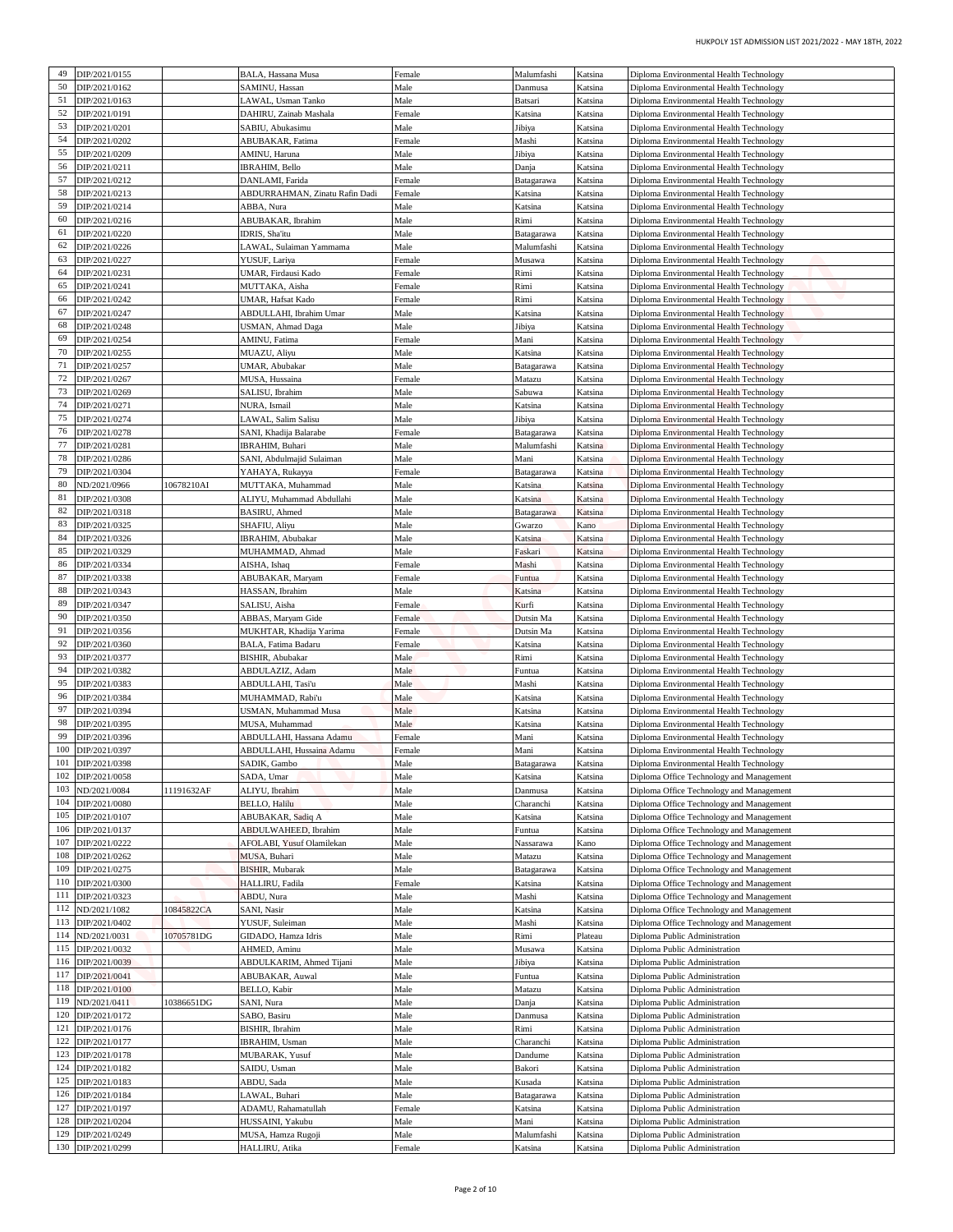| Diploma Public Administration<br>Diploma Public Administration                                                                 | Katsina<br>Katsina | Katsina<br>Bakori           | Male<br>Male   | YAHAYA, Bello<br>AHMED, Khalifa                 | 10677180JB<br>10608694AG | ND/2021/0969<br>ND/2021/1128       | 131<br>132 |
|--------------------------------------------------------------------------------------------------------------------------------|--------------------|-----------------------------|----------------|-------------------------------------------------|--------------------------|------------------------------------|------------|
| Diploma Public Administration                                                                                                  | Katsina            | Katsina                     | Male           | LAWAL, Aliyu                                    |                          | DIP/2021/0353                      | 133        |
| Diploma Science Laboratory Technology                                                                                          | Katsina            | Katsina                     | Male           | BISHIR, Umar                                    | 11102004AF               | ND/2021/0217                       | 134        |
| Diploma Science Laboratory Technology                                                                                          | Katsina            | Katsina                     | Male           | SALISU, Mubarak                                 |                          | DIP/2021/0110                      | 135        |
| Diploma Science Laboratory Technology                                                                                          | Katsina            | Sandamu                     | Male           | ABDULLAHI, Musbahu                              |                          | DIP/2021/0181                      | 136        |
| Diploma Science Laboratory Technology                                                                                          | Katsina<br>Kaduna  | Katsina                     | Male<br>Male   | IRO, Najib<br>IBRAHIM, Rabiu                    | 11002076FJ               | DIP/2021/0210<br>ND/2021/0725      | 137<br>138 |
| Diploma Science Laboratory Technology<br>Diploma Science Laboratory Technology                                                 | Katsina            | Sabon-Gari<br><b>Safana</b> | Female         | IBRAHIM, Maryam                                 |                          | DIP/2021/0252                      | 139        |
| Diploma Science Laboratory Technology                                                                                          | Katsina            | Kusada                      | Male           | MUSA, Yusuf                                     |                          | DIP/2021/0348                      | 140        |
| Diploma Social Development                                                                                                     | Katsina            | Charanchi                   | Female         | <b>IBRAHIM</b> , Hussaina                       |                          | DIP/2021/0024                      | 141        |
| <b>Diploma Social Development</b>                                                                                              | Katsina            | Kankia                      | Female         | HARUNA, Nazifa                                  |                          | DIP/2021/0057                      | 142        |
| <b>Diploma Social Development</b><br>Diploma Social Development                                                                | Katsina<br>Katsina | Katsina<br>Safana           | Male<br>Male   | TASIU, Masaudu<br>SAMA'ILA, Musa                |                          | DIP/2021/0256<br>DIP/2021/0285     | 143<br>144 |
| <b>Higher National Diploma Accounting</b>                                                                                      | Kano               | Kumbotso                    | Female         | NASIRU, Fatima Bello                            |                          | HND/2021/0117                      | 145        |
| <b>Higher National Diploma Accounting</b>                                                                                      | Katsina            | Daura                       | Male           | RAYYANU, Najibullahi                            |                          | HND/2021/0244                      | 146        |
| Higher National Diploma Accounting                                                                                             | Katsina            | Kafur                       | Male           | AUWAL, Tukur                                    |                          | HND/2021/0396                      | 147        |
| Higher National Diploma Accounting                                                                                             | Katsina            | Dutsin Ma                   | Female         | ABDULRASHID, Fatima                             |                          | HND/2021/0407                      | 148        |
| <b>Higher National Diploma Accounting</b><br>Higher National Diploma Accounting                                                | Kano<br>Katsina    | Vassarawa                   | Female<br>Male | ABDULKAREEM, Maryam Hassan<br>HAMISU, Muhammadu |                          | HND/2021/0482<br>HND/2021/0520     | 149<br>150 |
| <b>Higher National Diploma Accounting</b>                                                                                      | Kogi               | Katsina<br>Okehi            | Male           | AMINU, Abdulkarim                               |                          | HND/2021/0630                      | 151        |
| <b>Higher National Diploma Accounting</b>                                                                                      | Kwara              | Offa                        | Male           | ADEBAYO, Kola                                   |                          | HND/2021/0692                      | 152        |
| <b>Higher National Diploma Accounting</b>                                                                                      | Katsina            | Katsina                     | Male           | AMINU, Nasiru                                   |                          | HND/2021/0868                      | 153        |
| <b>Higher National Diploma Accounting</b>                                                                                      | Katsina            | Baure                       | Male           | ADAMU, Nura Tajiri                              |                          | HND/2021/1028                      | 154        |
| <b>Higher National Diploma Accounting</b>                                                                                      | Katsina<br>Katsina | Musawa                      | Male<br>Male   | MUHAMMAD, Samaila                               |                          | HND/2021/1078                      | 155<br>156 |
| <b>Higher National Diploma Accounting</b><br><b>Higher National Diploma Accounting</b>                                         | Katsina            | Danja<br>Katsina            | Male           | SANI, Sanusi<br><b>ABDULKADIR, Yusuf</b>        |                          | HND/2021/1086<br>HND/2021/1204     | 157        |
| <b>Higher National Diploma Accounting</b>                                                                                      | Kaduna             | Jaba                        | Male           | MARK, Ishaku                                    |                          | HND/2021/1270                      | 158        |
| Higher National Diploma Agricultural Extension and Management                                                                  | Enugu              | Isi-Uzo                     | Male           | EZIKE, Gideon Onyekachi                         |                          | HND/2021/0098                      | 159        |
| Higher National Diploma Agricultural Extension and Management                                                                  | Katsina            | Katsina                     | Male           | MUHAMMAD, Aliyu Zayyana                         |                          | HND/2021/0218                      | 160        |
| <b>Higher National Diploma Agricultural Extension and Management</b>                                                           | Katsina            | Batagarawa                  | Male           | ALIYU, Danjuma                                  |                          | HND/2021/0299                      | 161        |
| Higher National Diploma Agricultural Extension and Management<br>Higher National Diploma Agricultural Extension and Management | Katsina<br>Kaduna  | Matazu<br>Kachia            | Male<br>Male   | <b>IBRAHIM, Yusuf Yusuf</b><br>PHILEMON, Jock   |                          | HND/2021/0397<br>HND/2021/0529     | 162<br>163 |
| Higher National Diploma Agricultural Extension and Management                                                                  | Katsina            | Kafur                       | Male           | YUSUF, Abdullahi                                |                          | IND/2021/0551                      | 164        |
| <b>Higher National Diploma Agricultural Extension and Management</b>                                                           | Katsina            | Funtua                      | Male           | ALKASIM, Sani                                   |                          | HND/2021/0599                      | 165        |
| Higher National Diploma Agricultural Extension and Management                                                                  | Katsina            | Charanchi                   | Male           | ABBAS, Sani                                     |                          | HND/2021/0622                      | 166        |
| Higher National Diploma Agricultural Extension and Management                                                                  | Delta              | <b>Bomadi</b>               | Male           | ROBERT, Gift                                    |                          | HND/2021/0711                      | 167        |
| Higher National Diploma Agricultural Extension and Management<br>Higher National Diploma Agricultural Extension and Management | Katsina<br>Katsina | Katsina                     | Female<br>Male | AHMAD, Amina                                    |                          | HND/2021/0737<br>HND/2021/0869     | 168<br>169 |
| Higher National Diploma Agricultural Extension and Management                                                                  | Kogi               | Malumfashi<br>Ofu           | Male           | MUSA, Inusa Dandela<br>UMONU, Victor            |                          | HND/2021/1080                      | 170        |
| Higher National Diploma Agricultural Extension and Management                                                                  | Katsina            | Daura                       | Male           | BADAMASI, Jamilu Salihu                         |                          | IND/2021/1095                      | 171        |
| <b>Higher National Diploma Agricultural Extension and Management</b>                                                           | Katsina            | Zango                       | Female         | KHALIL, Sa'adatu Idris                          |                          | HND/2021/1098                      | 172        |
| Higher National Diploma Agricultural Extension and Management                                                                  | Katsina            | Dutsi                       | Male           | AMINU, Abubakar Sani                            |                          | HND/2021/1183                      | 173        |
| Higher National Diploma Architectural Technology                                                                               | Katsina            | Katsina                     | Male           | KABIR, Abubakar Galadima                        |                          | HND/2021/0085                      | 174        |
| Higher National Diploma Architectural Technology<br>Higher National Diploma Architectural Technology                           | Katsina<br>Katsina | Matazu<br>Katsina           | Male<br>Male   | LAWAL, Abubakar Faras<br>MANSUR, Mohammad       |                          | 175 HND/2021/0107<br>HND/2021/0241 | 176        |
| Higher National Diploma Architectural Technology                                                                               | Katsina            | Batsari                     | Male           | ABDURRAHMAN, Abdulbasir                         |                          | 177 HND/2021/0302                  |            |
| Higher National Diploma Architectural Technology                                                                               | Katsina            | Mani                        | Male           | <b>IBRAHIM, Aminu</b>                           |                          | HND/2021/0386                      | 178        |
| Higher National Diploma Architectural Technology                                                                               | Katsina            | Katsina                     | Male           | ISHAQ, Muhammad                                 |                          | HND/2021/0412                      | 179        |
| Higher National Diploma Architectural Technology                                                                               | Katsina            | Katsina                     | Male           | ABBA, Sadiq Rafin Dadi                          |                          | HND/2021/0427                      | 180        |
| Higher National Diploma Architectural Technology<br>Higher National Diploma Architectural Technology                           | Katsina<br>Katsina | Rimi<br>Rimi                | Male<br>Male   | KABIR, Abubakar Rimi<br>SANI, Ibrahim           |                          | HND/2021/0471<br>HND/2021/0472     | 181<br>182 |
| Higher National Diploma Architectural Technology                                                                               | Katsina            | Funtua                      | Male           | MUHAMMAD, Shamsu                                |                          | HND/2021/0506                      | 183        |
| Higher National Diploma Architectural Technology                                                                               | Katsina            | Kankara                     | Male           | MU'AZU, Kamaladdeen                             |                          | HND/2021/0512                      | 184        |
| Higher National Diploma Architectural Technology                                                                               | Katsina            | Sandamu                     | Male           | YAHAYA, Abdullahi                               |                          | HND/2021/0527                      | 185        |
| <b>Higher National Diploma Architectural Technology</b>                                                                        | Katsina            | Katsina                     | Male           | YAHAYA, Abubakar Sodangi                        |                          | HND/2021/0534                      | 186        |
| Higher National Diploma Architectural Technology<br>Higher National Diploma Architectural Technology                           | Katsina<br>Katsina | Katsina<br>Katsina          | Male<br>Female | KABIR, Abdullahi Bala<br>LAWAL, Murjanatu Aminu |                          | HND/2021/0585<br>HND/2021/0613     | 187<br>188 |
| Higher National Diploma Architectural Technology                                                                               | Katsina            | Daura                       | Male           | AHMED, Jazuli Isyaku                            |                          | HND/2021/0617                      | 189        |
| Higher National Diploma Architectural Technology                                                                               | Katsina            | Funtua                      | Male           | ISMAIL, Mustapha                                |                          | HND/2021/0694                      | 190        |
| <b>Higher National Diploma Architectural Technology</b>                                                                        | Katsina            | Jibiya                      | Male           | MUHAMMAD, Umar                                  |                          | HND/2021/0724                      | 191        |
| Higher National Diploma Architectural Technology                                                                               | Katsina            | Funtua                      | Male           | MUHAMMAD, Shamsu Dikko                          |                          | HND/2021/0854                      | 192        |
| Higher National Diploma Architectural Technology                                                                               | Katsina            | Batagarawa                  | Male           | <b>ABDULLAHI</b> , Salisu Mati                  |                          | HND/2021/0926                      | 193<br>194 |
| Higher National Diploma Architectural Technology<br>Higher National Diploma Architectural Technology                           | Katsina<br>Katsina | Katsina<br>Katsina          | Male<br>Male   | IBRAHIM, Musa<br>AHMED, Aminu                   |                          | HND/2021/0995<br>HND/2021/0998     | 195        |
| Higher National Diploma Architectural Technology                                                                               | Katsina            | Katsina                     | Male           | YUSUF, Abubakar                                 |                          | HND/2021/1090                      | 196        |
| Higher National Diploma Architectural Technology                                                                               | Katsina            | Katsina                     | Male           | USMAN, Abubakar                                 |                          | HND/2021/1103                      | 197        |
| <b>Higher National Diploma Architectural Technology</b>                                                                        | Katsina            | Kankara                     | Male           | JUNAIDU, Abubakar                               |                          | HND/2021/1130                      | 198        |
| Higher National Diploma Architectural Technology                                                                               | Katsina            | Daura                       | Male           | MUHAMMAD, Sadiq                                 |                          | HND/2021/1240                      | 199<br>200 |
| Higher National Diploma Architectural Technology<br>Higher National Diploma Building Technology                                | Katsina<br>Katsina | Katsina<br>Katsina          | Male<br>Male   | ABUBAKAR, Rabiu Yaradua<br>SALISU, Jamilu       |                          | HND/2021/1247<br>HND/2021/0393     | 201        |
| Higher National Diploma Building Technology                                                                                    | Katsina            | Katsina                     | Male           | GARBA, Nura                                     |                          | HND/2021/0480                      | 202        |
| Higher National Diploma Building Technology                                                                                    | Katsina            | Katsina                     | Male           | AHMAD, Sani Haris                               |                          | HND/2021/0640                      | 203        |
| Higher National Diploma Building Technology                                                                                    | Katsina            | Mani                        | Male           | ISAH, Ahmad                                     |                          | HND/2021/0654                      | 204        |
| <b>Higher National Diploma Building Technology</b>                                                                             | Katsina            | Katsina                     | Male           | YAHAYA, Salmanu Abba                            |                          | HND/2021/0818                      | 205        |
| Higher National Diploma Building Technology                                                                                    | Katsina            | Kaita                       | Male           | MUSA, Adamu                                     |                          | HND/2021/0967                      | 206<br>207 |
| Higher National Diploma Building Technology<br>Higher National Diploma Building Technology                                     | Katsina<br>Katsina | Kaita<br>Daura              | Male<br>Male   | SANI, Muhammad Maidara<br>IDRIS, Bello          |                          | HND/2021/1159<br>HND/2021/1170     | 208        |
| Higher National Diploma Building Technology                                                                                    | Katsina            | Kankara                     | Male           | ABBAS, Hamza                                    |                          | HND/2021/1302                      | 209        |
|                                                                                                                                | Katsina            | Katsina                     | Male           | ABBA, Ibrahim                                   |                          | HND/2021/0055                      | 210        |
| Higher National Diploma Business Administration                                                                                |                    |                             |                |                                                 |                          |                                    | 211        |
| Higher National Diploma Business Administration                                                                                | Katsina            | Mashi                       | Male           | MAMMAN, Rabo                                    |                          | HND/2021/0249<br>212 HND/2021/0349 |            |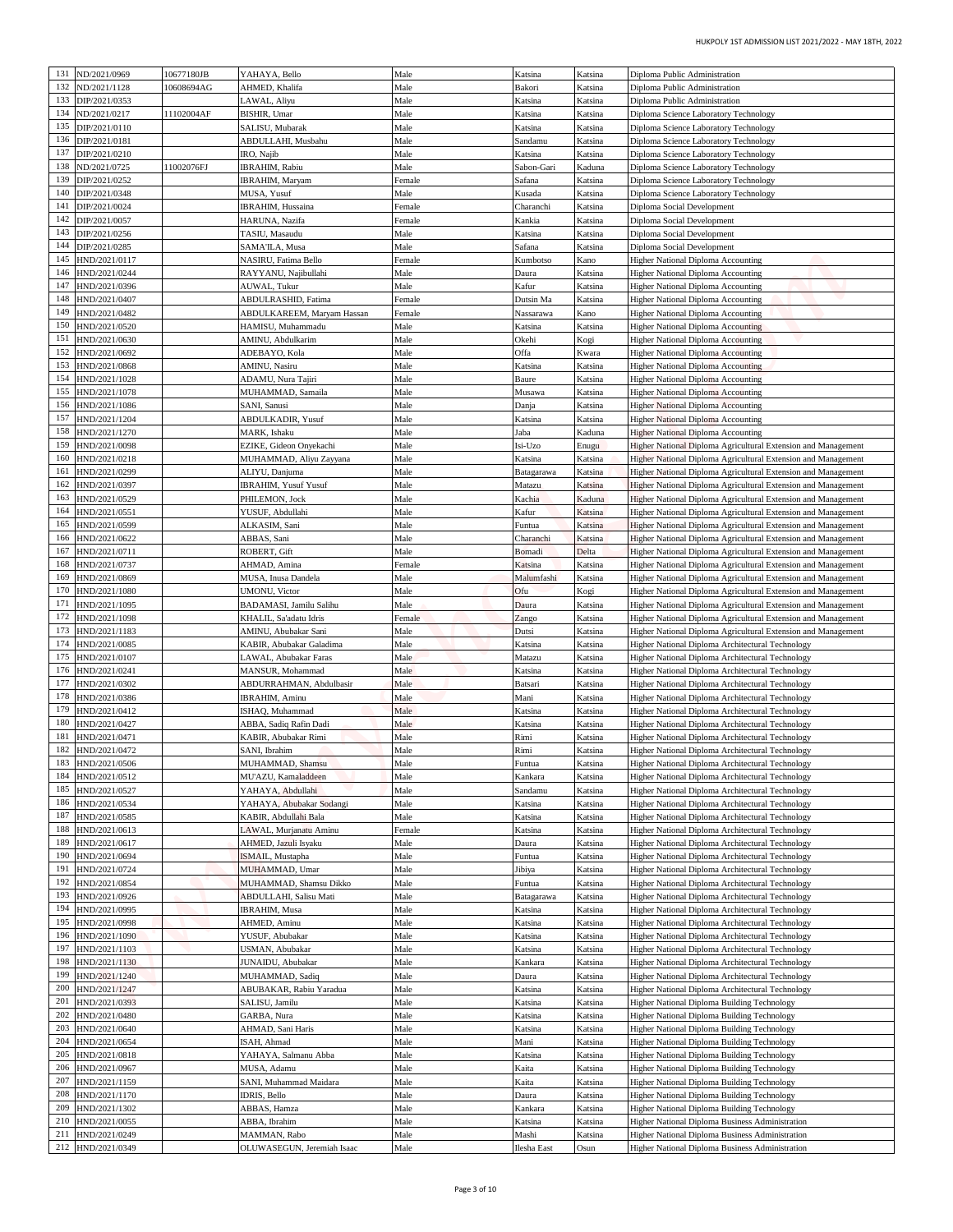| HUKPOLY 1ST ADMISSION LIST 2021/2022 - MAY 18TH, 2022                                              |                    |                        |                |                                                      |                                |            |
|----------------------------------------------------------------------------------------------------|--------------------|------------------------|----------------|------------------------------------------------------|--------------------------------|------------|
| Higher National Diploma Business Administration                                                    | Katsina            | Katsina                | Male           | HALILU, Abubakar                                     | HND/2021/0353                  | 213        |
| Higher National Diploma Business Administration                                                    | Katsina            | Funtua                 | Male           | LAWAL, Abdulahi                                      | HND/2021/0362                  | 214        |
| Higher National Diploma Business Administration                                                    | Katsina            | Batsari                | Male           | MUSA, Abubakar                                       | HND/2021/0443                  | 215        |
| Higher National Diploma Business Administration<br>Higher National Diploma Business Administration | Katsina            | Matazu                 | Male           | UMMAR, Hannafi                                       | HND/2021/0492<br>HND/2021/0497 | 216<br>217 |
| Higher National Diploma Business Administration                                                    | Niger<br>Katsina   | Suleja<br>Bakori       | Female<br>Male | FATIMA, Danjuma Lami<br>MUHAMMAD, Abdulrahman        | HND/2021/0555                  | 218        |
| Higher National Diploma Business Administration                                                    | Katsina            | Jibiya                 | Male           | <b>IBRAHIM, Sirajo</b>                               | HND/2021/0764                  | 219        |
| Higher National Diploma Business Administration                                                    | Katsina            | Mashi                  | Male           | SALISU, Shamsu                                       | HND/2021/0785                  | 220        |
| Higher National Diploma Business Administration                                                    | Katsina            | Kurfi                  | Male           | ABDULLAHI, Isah                                      | HND/2021/0817                  | 221        |
| Higher National Diploma Business Administration                                                    | Akwa Ibom          | Udung-Uko              | Male           | FRANCIS, Comfort Joe                                 | HND/2021/0838                  | 222<br>223 |
| Higher National Diploma Business Administration<br>Higher National Diploma Business Administration | Katsina<br>Katsina | Malumfashi<br>Daura    | Female<br>Male | ABDULWAHAB, Safiyya<br>AWAL, Usman                   | HND/2021/0842<br>HND/2021/0968 | 224        |
| Higher National Diploma Business Administration                                                    | Edo                | Owan West              | Female         | OMAGE, Queeneth Ruth                                 | HND/2021/1065                  | 225        |
| Higher National Diploma Business Administration                                                    | Katsina            | Katsina                | Male           | YAZID, Abdurrahman                                   | HND/2021/1066                  | 226        |
| Higher National Diploma Business Administration                                                    | Katsina            | Funtua                 | Male           | SURAJO, Abdullateef                                  | HND/2021/1107                  | 227        |
| Higher National Diploma Business Administration                                                    | Katsina            | Rimi                   | Male           | KABIR, Umar                                          | HND/2021/1295                  | 228        |
| Higher National Diploma Business Administration<br>Higher National Diploma Business Administration | Edo<br>Katsina     | Etsako West<br>Katsina | Male<br>Male   | TONY, Richard Goodluck<br>MUHAMMAD, Hassan           | HND/2021/1312<br>HND/2021/1344 | 229<br>230 |
| Higher National Diploma Civil Engineering                                                          | Katsina            | Bindawa                | Male           | ABUBAKAR, Naim                                       | HND/2021/0232                  | 231        |
| Higher National Diploma Civil Engineering                                                          | Katsina            | Katsina                | Male           | BELLO, Sulaiman Shaiskawa                            | HND/2021/0281                  | 232        |
| Higher National Diploma Civil Engineering                                                          | Katsina            | Mani                   | Male           | BAWALE, Suleima                                      | HND/2021/0289                  | 233        |
| Higher National Diploma Civil Engineering                                                          | Katsina            | Batagarawa             | Male           | SANI, Ibrahim Lawal                                  | HND/2021/0292                  | 234        |
| <b>Higher National Diploma Civil Engineering</b>                                                   | Katsina            | Katsina                | Male           | <b>BISHIR, Haris</b>                                 | HND/2021/0294                  | 235        |
| Higher National Diploma Civil Engineering<br>Higher National Diploma Civil Engineering             | Katsina<br>Katsina | Katsina<br>Katsina     | Male<br>Male   | SANI, Muhammad Maje<br>ABDULRAHMAN, Musa Bagiwa      | HND/2021/0354<br>HND/2021/0395 | 236<br>237 |
| Higher National Diploma Civil Engineering                                                          | Katsina            | Dutsin Ma              | Male           | ABUBAKAR, Dikko Datti                                | HND/2021/0419                  | 238        |
| Higher National Diploma Civil Engineering                                                          | Katsina            | Charanchi              | Male           | YUNUSA, Hamza                                        | HND/2021/0436                  | 239        |
| Higher National Diploma Civil Engineering                                                          | Katsina            | Zango                  | Male           | M, Aliyu Sabe                                        | HND/2021/0439                  | 240        |
| Higher National Diploma Civil Engineering                                                          | Katsina            | Kaita                  | Male           | MUSA, Abubakar Yandaki                               | HND/2021/0509                  | 241        |
| Higher National Diploma Civil Engineering                                                          | Katsina            | Malumfashi             | Male           | <b>JSMAN</b> , Najib                                 | HND/2021/0573                  | 242<br>243 |
| Higher National Diploma Civil Engineering<br>Higher National Diploma Civil Engineering             | Katsina<br>Katsina | Kaita<br>Bakori        | Male<br>Male   | ABUBAKAR, Abdulkadir<br>AWAL, Jamilu                 | HND/2021/0589<br>HND/2021/0882 | 244        |
| Higher National Diploma Civil Engineering                                                          | Katsina            | Zango                  | Male           | ABDURRAHMAN, Usman Usman                             | HND/2021/0931                  | 245        |
| Higher National Diploma Civil Engineering                                                          | Katsina            | Bakori                 | Male           | SABO, Lawan Jafar                                    | IND/2021/0992                  | 246        |
| Higher National Diploma Civil Engineering                                                          | Katsina            | Malumfashi             | Male           | ALIYU, Abdulhadi Malumfashi                          | HND/2021/1157                  | 247        |
| Higher National Diploma Civil Engineering                                                          | Katsina            | Katsina                | Male           | IBRAHIM, Maisurisattar                               | HND/2021/1169                  | 248        |
| Higher National Diploma Civil Engineering                                                          | Katsina            | Kurfi                  | Male           | ISAH, Abubakar Kurfi                                 | HND/2021/1187                  | 249        |
| Higher National Diploma Civil Engineering                                                          | Katsina            | Jibiya                 | Male           | LAWAL, Rabilu                                        | HND/2021/1220<br>HND/2021/1279 | 250<br>251 |
| Higher National Diploma Civil Engineering<br>Higher National Diploma Civil Engineering             | Katsina<br>Katsina | Danmusa<br>Katsina     | Male<br>Male   | KABIR, Abdulhadi<br>SHAFIU, Buhari                   | HND/2021/1360                  | 252        |
| Higher National Diploma Civil Engineering                                                          | Katsina            | Katsina                | Male           | SANI, Samaila                                        | IND/2021/1460                  | 253        |
| <b>Higher National Diploma Computer Science</b>                                                    | Katsina            | ngawa                  | Male           | ALIYU, Umar Ahmad                                    | HND/2021/0041                  | 254        |
| Higher National Diploma Computer Science                                                           | Katsina            | Katsina                | Female         | AMINU, Aisha                                         | HND/2021/0064                  | 255        |
| Higher National Diploma Computer Science                                                           | Katsina            | Jibiya                 | Male           | MUSTAPHA, Muhammad                                   | HND/2021/0075                  | 256        |
| Higher National Diploma Computer Science                                                           | Katsina            | Katsina                | Male           | ISYAKU, Fahad                                        | 257 HND/2021/0084              |            |
| Higher National Diploma Computer Science<br>Higher National Diploma Computer Science               | Katsina<br>Katsina | Katsina<br>Rimi        | Male<br>Male   | SANUSI, Abdulrahman<br>ABDULLAHI, Aminu              | HND/2021/0086<br>HND/2021/0165 | 258<br>259 |
| Higher National Diploma Computer Science                                                           | Katsina            | Katsina                | Male           | MUHAMMADU, Lawal                                     | HND/2021/0188                  | 260        |
| Higher National Diploma Computer Science                                                           | Katsina            | Funtua                 | Male           | SALMANU, Abdulhamid Sulaiman                         | HND/2021/0251                  | 261        |
| Higher National Diploma Computer Science                                                           | Katsina            | Katsina                | Female         | ALMUSTAPHA, Asiya                                    | HND/2021/0252                  | 262        |
| Higher National Diploma Computer Science                                                           | Katsina            | Rimi                   | Male           | ISMAIL, Muhammad                                     | HND/2021/0257                  | 263        |
| Higher National Diploma Computer Science                                                           | Katsina            | Rimi                   | Male           | SADA, Muntari Kurabau                                | HND/2021/0261                  | 264        |
| Higher National Diploma Computer Science                                                           | Katsina            | Katsina                | Male           | MUBARAK, Shafiu                                      | HND/2021/0276                  | 265        |
| Higher National Diploma Computer Science<br>Higher National Diploma Computer Science               | Katsina<br>Katsina | Malumfashi<br>Jibiya   | Male<br>Male   | SHEHU, Suleiman Giwa<br>HARUNA, Abdulgaisi           | HND/2021/0286<br>HND/2021/0350 | 266<br>267 |
| <b>Higher National Diploma Computer Science</b>                                                    | Katsina            | Funtua                 | Male           | <b>BARA'U, Mansur</b>                                | HND/2021/0367                  | 268        |
| Higher National Diploma Computer Science                                                           | Katsina            | Kankia                 | Female         | AHMAD, Hussaina Tijjani                              | HND/2021/0402                  | 269        |
| Higher National Diploma Computer Science                                                           | Katsina            | Batagarawa             | Male           | LAWAL, Nuhu                                          | HND/2021/0526                  | 270        |
| Higher National Diploma Computer Science                                                           | Katsina            | Katsina                | Male           | LURWANU, Musa                                        | HND/2021/0598                  | 271        |
| Higher National Diploma Computer Science                                                           | Katsina            | Kurfi                  | Male           | BALA, Usman                                          | HND/2021/0607                  | 272        |
| <b>Higher National Diploma Computer Science</b>                                                    | Katsina            | Musawa                 | Female         | ZAINAB, Ashiru Muhammad                              | HND/2021/0722                  | 273<br>274 |
| Higher National Diploma Computer Science<br>Higher National Diploma Computer Science               | Katsina<br>Katsina | Katsina<br>Kankia      | Male<br>Female | YAHAYA, Abdulrahman Muhammad<br><b>SADIS</b> , Laila | HND/2021/0738<br>HND/2021/0771 | 275        |
| Higher National Diploma Computer Science                                                           | Katsina            | Danmusa                | Male           | JSMAN, Nura                                          | HND/2021/0806                  | 276        |
| Higher National Diploma Computer Science                                                           | Katsina            | Funtua                 | Male           | ISAH, Sani                                           | HND/2021/0824                  | 277        |
| Higher National Diploma Computer Science                                                           | Katsina            | Katsina                | Male           | AHMAD, Dauda Audi                                    | HND/2021/0825                  | 278        |
| Higher National Diploma Computer Science                                                           | Katsina            | Bakori                 | Male           | UMAR, Mustapha Atiku                                 | HND/2021/0891                  | 279        |
| Higher National Diploma Computer Science                                                           | Katsina            | Kankara                | Male           | AWAL, Ishaq Muhammad                                 | HND/2021/0941                  | 280        |
| Higher National Diploma Computer Science                                                           |                    | Ile-Oluji/OkeigbeOndo  | Female<br>Male | AFOLABI, Olayemi Cecilia                             | HND/2021/0952                  | 281<br>282 |
| Higher National Diploma Computer Science<br>Higher National Diploma Computer Science               | Katsina<br>Katsina | Bakori<br>Rimi         | Male           | <b>BUHARI</b> , Jamilu<br>USMAN, Ashiru              | HND/2021/0979<br>HND/2021/1000 | 283        |
| Higher National Diploma Computer Science                                                           | Katsina            | Charanchi              | Male           | USMAN, Ammar Sabo                                    | HND/2021/1018                  | 284        |
| Higher National Diploma Computer Science                                                           | Katsina            | Katsina                | Male           | <b>ABDULKADIR, Umar Faruk</b>                        | HND/2021/1069                  | 285        |
| Higher National Diploma Computer Science                                                           | Katsina            | Funtua                 | Male           | SALISU, Abubakar                                     | HND/2021/1100                  | 286        |
| <b>Higher National Diploma Computer Science</b>                                                    | Katsina            | Jibiya                 | Male           | SALISU, Muhammad                                     | HND/2021/1141                  | 287        |
| Higher National Diploma Computer Science                                                           | Katsina            | Faskari                | Male           | YUSUF, Aliyu                                         | HND/2021/1155                  | 288        |
|                                                                                                    | Katsina            | Katsina                | Male           | DAHIRU, Abdulrahaman                                 | HND/2021/1158                  | 289        |
| Higher National Diploma Computer Science                                                           |                    | Rimi                   | Male           | BADAMASI, Abubakar                                   | HND/2021/1181                  | 290        |
| Higher National Diploma Computer Science                                                           | Katsina            |                        |                |                                                      |                                |            |
| Higher National Diploma Computer Science                                                           | Katsina            | Kafur                  | Male           | KABIR, Muhammad Mubarak                              | HND/2021/1210                  | 291        |
| Higher National Diploma Computer Science<br>Higher National Diploma Computer Science               | Katsina<br>Katsina | Baure<br>Katsina       | Female<br>Male | ABBA, Asma'u Yahaya<br>TASIU, Hamza Kofar Bai        | HND/2021/1211<br>HND/2021/1283 | 292<br>293 |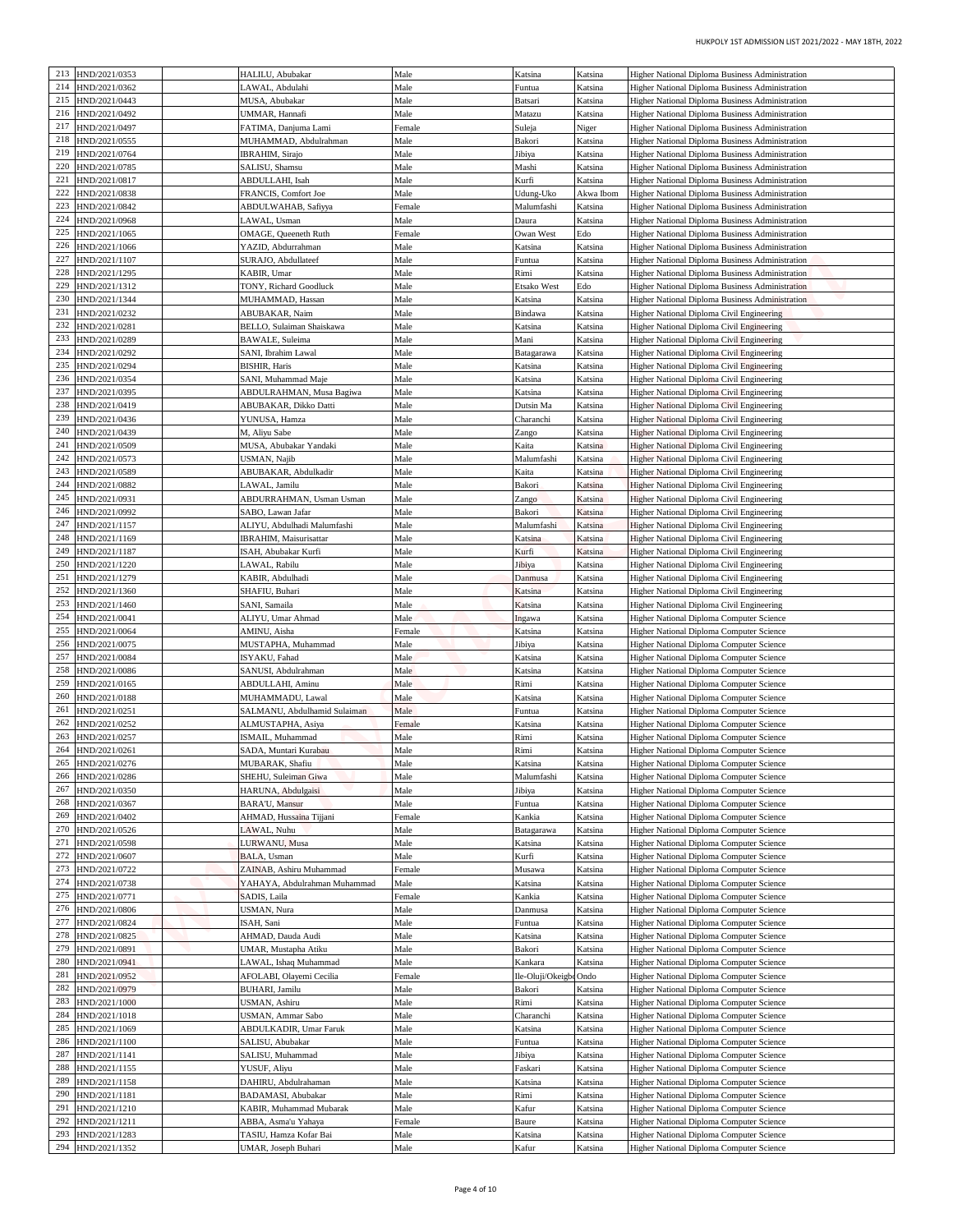| HUKPOLY 1ST ADMISSION LIST 2021/2022 - MAY 18TH, 2022                                                                     |                    |                       |              |                                               |                                |            |
|---------------------------------------------------------------------------------------------------------------------------|--------------------|-----------------------|--------------|-----------------------------------------------|--------------------------------|------------|
| Higher National Diploma Computer Science                                                                                  | Katsina            | Bakori                | Male         | ALIYU, Mubarak                                | HND/2021/1358                  | 295        |
| Higher National Diploma Computer Science                                                                                  | Katsina            | Malumfashi            | Male         | ILIYASU, Muhsin                               | HND/2021/1368                  | 296        |
| Higher National Diploma Computer Science                                                                                  | Katsina<br>Katsina | Katsina<br>Bakori     | Male<br>Male | SANI, Ibrahim                                 | HND/2021/1380<br>HND/2021/1406 | 297<br>298 |
| Higher National Diploma Computer Science<br>Higher National Diploma Computer Science                                      | Kebbi              | Gwandu                | Male         | LAWAL, Abdulwahab<br>ATTAHIRU, Bashar         | HND/2021/1407                  | 299        |
| Higher National Diploma Computer Science                                                                                  | Katsina            | Dutsin Ma             | Male         | UMAR, Isah Ma'awiya                           | HND/2021/1428                  | 300        |
| Higher National Diploma Crop Production Technology                                                                        | Katsina            | Faskari               | Male         | ABUBAKAR, Saleh                               | HND/2021/0368                  | 301        |
| Higher National Diploma Crop Production Technology                                                                        | Katsina            | Funtua                | Male         | LAWAL, Najib                                  | HND/2021/1219                  | 302        |
| Higher National Diploma Electrical Engineering                                                                            | Katsina            | Matazu                | Male         | ABDULLAHI, Umar Matazu                        | HND/2021/0063                  | 303        |
| Higher National Diploma Electrical Engineering<br>Higher National Diploma Electrical Engineering                          | Katsina<br>Katsina | Kusada<br>Katsina     | Male<br>Male | GIDADO, Abubakar<br>NURADDEEN, Mu'azu         | HND/2021/0093<br>HND/2021/0097 | 304<br>305 |
| Higher National Diploma Electrical Engineering                                                                            | Katsina            | Batagarawa            | Male         | MUHAMMAD, Muhammad                            | HND/2021/0438                  | 306        |
| Higher National Diploma Electrical Engineering                                                                            | Katsina            | Danmusa               | Male         | SANI, Yakubu Nuhu                             | HND/2021/0580                  | 307        |
| Higher National Diploma Electrical Engineering                                                                            | Katsina            | Jibiya                | Male         | SALISU, Umar Naikke                           | HND/2021/0586                  | 308        |
| Higher National Diploma Electrical Engineering                                                                            | Katsina            | Malumfashi            | Male         | LADAN, Hashim                                 | IND/2021/0864                  | 309        |
| Higher National Diploma Electrical Engineering                                                                            | Katsina            | Dutsin Ma             | Male         | AHMED, Abdullahi                              | HND/2021/0988<br>HND/2021/1149 | 310<br>311 |
| Higher National Diploma Electrical Engineering<br>Higher National Diploma Electrical Engineering                          | Katsina<br>Katsina | Danmusa<br>Funtua     | Male<br>Male | ISYAKU, Naziru<br>MANSIR, Hanifullah          | HND/2021/1333                  | 312        |
| Higher National Diploma Electrical Engineering                                                                            | Katsina            | Malumfashi            | Male         | ABDULRAHMAN, Aliyu                            | HND/2021/1451                  | 313        |
| Higher National Diploma Hospitality Management                                                                            | Katsina            | Funtua                | Female       | MUHAMMAD, Aisha Ghali                         | HND/2021/0401                  | 314        |
| Higher National Diploma Hospitality Management                                                                            | Katsina            | Danmusa               | Female       | UMAR, Zainab                                  | HND/2021/0595                  | 315        |
| Higher National Diploma Hospitality Management                                                                            | Katsina            | Katsina               | Male         | ABDULLAHI, Isah Yaqub                         | HND/2021/0725                  | 316        |
| <b>Higher National Diploma Hospitality Management</b><br>Higher National Diploma Hospitality Management                   | Katsina<br>Katsina | Malumfashi<br>Zango   | Male<br>Male | NASIR, Nazifi<br>SAIDU, Mubarak               | HND/2021/0769<br>HND/2021/0802 | 317<br>318 |
| Higher National Diploma Hospitality Management                                                                            | Katsina            | Funtua                | Male         | SANI, Isah                                    | HND/2021/1152                  | 319        |
| Higher National Diploma Hospitality Management                                                                            | Niger              | Bida                  | Female       | AHMAD, Hannatu                                | HND/2021/1392                  | 320        |
| Higher National Diploma Hospitality Management                                                                            | Katsina            | Katsina               | Female       | LAWAL, Hafsat Abdu                            | HND/2021/1536                  | 321        |
| Higher National Diploma Library and Information Science                                                                   | Katsina            | Kaita                 | Male         | LAWAL, Adamu                                  | HND/2021/0071                  | 322        |
| Higher National Diploma Library and Information Science<br>Higher National Diploma Library and Information Science        | Katsina<br>Katsina | Katsina<br>Sandamu    | Male<br>Male | HAMISU, Ibrahim<br>SHU'AIBU, Mujittafa        | HND/2021/0233<br>HND/2021/0246 | 323<br>324 |
| <b>Higher National Diploma Library and Information Science</b>                                                            | Katsina            | Katsina               | Male         | <b>IBRAHIM, Mansir</b>                        | HND/2021/0303                  | 325        |
| Higher National Diploma Library and Information Science                                                                   | Katsina            | Katsina               | Male         | AHMAD, Umar                                   | HND/2021/0313                  | 326        |
| Higher National Diploma Library and Information Science                                                                   | Katsina            | Katsina               | Male         | MUKHTAR, Abubakar                             | HND/2021/0391                  | 327        |
| Higher National Diploma Library and Information Science                                                                   | Katsina            | Katsina               | Male         | TANIMU, Saidu                                 | IND/2021/0554                  | 328        |
| <b>Higher National Diploma Library and Information Science</b><br>Higher National Diploma Library and Information Science | Zamfara<br>Katsina | Kaura Namoda          | Male<br>Male | MAIDAMMA, Surajo<br>AHMAD, Abdullahi          | HND/2021/0714<br>HND/2021/0729 | 329<br>330 |
| Higher National Diploma Library and Information Science                                                                   | Katsina            | Katsina<br>Daura      | Male         | BASHIR, Zubairu                               | HND/2021/0794                  | 331        |
| Higher National Diploma Library and Information Science                                                                   | Katsina            | Katsina               | Male         | MUHAMMAD, Saifullahi Gwani                    | HND/2021/0797                  | 332        |
| Higher National Diploma Library and Information Science                                                                   | Katsina            | libiya                | Male         | ABUBAKAR, Umar                                | HND/2021/0805                  | 333        |
| Higher National Diploma Library and Information Science                                                                   | Katsina            | Katsina               | Male         | ABDUL'AZIZ, Yusuf                             | HND/2021/0921                  | 334        |
| Higher National Diploma Library and Information Science                                                                   | Katsina            | Malumfashi            | Male         | ABDULRASHID, Abubakr                          | HND/2021/0989                  | 335<br>336 |
| Higher National Diploma Library and Information Science<br>Higher National Diploma Library and Information Science        | Katsina<br>Katsina | Faskari<br>Katsina    | Male<br>Male | ADAMU, Aisha<br>LAWAL, Abdulkarim             | HND/2021/1101<br>HND/2021/1111 | 337        |
| Higher National Diploma Library and Information Science                                                                   | Katsina            | Malumfashi            | Male         | SABO, Ismail                                  | HND/2021/1198                  | 338        |
| Higher National Diploma Library and Information Science                                                                   | Katsina            | Kafur                 | Male         | MUSA, Aliyu Abubakar                          | 339 HND/2021/1249              |            |
| Higher National Diploma Library and Information Science                                                                   | Katsina            | Danmusa               | Female       | MUAZU, Bilkisu                                | HND/2021/1260                  | 340        |
| Higher National Diploma Library and Information Science                                                                   | Katsina            | Danja                 | Male         | SHEHU, Kabir Dabai                            | 341 HND/2021/1264              |            |
| Higher National Diploma Library and Information Science<br>Higher National Diploma Library and Information Science        | Katsina<br>Katsina | Jibiya<br>Katsina     | Male<br>Male | HAMISU, Shamsu<br>SABI'U, Musa                | HND/2021/1560<br>HND/2021/1586 | 342<br>343 |
| Higher National Diploma Mass Communication                                                                                | Katsina            | Mani                  | Male         | SANI, Salihu                                  | HND/2021/0088                  | 344        |
| Higher National Diploma Mass Communication                                                                                | Katsina            | Malumfashi            | Male         | SAIDU, Aminu Ahmad                            | HND/2021/0155                  | 345        |
| Higher National Diploma Mass Communication                                                                                | Katsina            | Funtua                | Male         | USAMATU, Zaharaddeen                          | HND/2021/0267                  | 346        |
| Higher National Diploma Mass Communication                                                                                | Katsina            | Dutsi                 | Female       | ABUBAKAR, Hauwa'u                             | HND/2021/0300                  | 347        |
| Higher National Diploma Mass Communication                                                                                | Katsina            | Katsina               | Male         | SHUAIBU, Ibrahim                              | HND/2021/0310<br>HND/2021/0311 | 348<br>349 |
| Higher National Diploma Mass Communication<br><b>Higher National Diploma Mass Communication</b>                           | Katsina<br>Katsina | Katsina<br>Batagarawa | Male<br>Male | SULAIMAN, Abubakar<br>DALHATU, Kabir          | HND/2021/0378                  | 350        |
| Higher National Diploma Mass Communication                                                                                | Katsina            | Kankara               | Male         | ABDULLAHI, Musaddiq                           | HND/2021/0411                  | 351        |
| Higher National Diploma Mass Communication                                                                                | Katsina            | Funtua                | Male         | DAHIRU, Umar                                  | HND/2021/0435                  | 352        |
| Higher National Diploma Mass Communication                                                                                | Katsina            | Funtua                | Male         | HALIDU, Kabir                                 | HND/2021/0483                  | 353        |
| Higher National Diploma Mass Communication                                                                                | Katsina            | Kafur                 | Male         | NUHU, Mazadu                                  | HND/2021/0484                  | 354        |
| <b>Higher National Diploma Mass Communication</b>                                                                         | Katsina            | Kafur                 | Male<br>Male | IDRIS, Isah                                   | HND/2021/0504                  | 355<br>356 |
| Higher National Diploma Mass Communication<br>Higher National Diploma Mass Communication                                  | Katsina<br>Katsina | Daura<br>Bakori       | Male         | NAFIU, Anas<br>RABIU, Aminu                   | HND/2021/0820<br>HND/2021/0888 | 357        |
| Higher National Diploma Mass Communication                                                                                | Katsina            | Kaita                 | Male         | LAWAL, Ibrahim                                | HND/2021/0940                  | 358        |
| Higher National Diploma Mass Communication                                                                                | Katsina            | Kurfi                 | Male         | SURAJ, Abdulrazak                             | HND/2021/1015                  | 359        |
| Higher National Diploma Mass Communication                                                                                | Katsina            | Daura                 | Male         | MASUD, Bala                                   | HND/2021/1016                  | 360        |
| Higher National Diploma Mass Communication                                                                                | Katsina            | Katsina               | Male         | SULAIMAN, Kabir                               | HND/2021/1128                  | 361        |
| Higher National Diploma Mass Communication<br>Higher National Diploma Mass Communication                                  | Katsina<br>Sokoto  | Katsina<br>Ísa        | Male<br>Male | NASIRU, Abdurrahman Sa'ad<br>ABUBAKAR, Jamilu | HND/2021/1129<br>HND/2021/1199 | 362<br>363 |
| Higher National Diploma Mass Communication                                                                                | Katsina            | Charanchi             | Male         | KABIR, Dardau                                 | HND/2021/1445                  | 364        |
| Higher National Diploma Mass Communication                                                                                | Katsina            | Katsina               | Male         | IBRAHIM, Jibril                               | HND/2021/1463                  | 365        |
| Higher National Diploma Mechanical Engineering                                                                            | Kaduna             | Jema'a                | Male         | YAMUSA, Sani                                  | HND/2021/0147                  | 366        |
| <b>Higher National Diploma Mechanical Engineering</b>                                                                     | Katsina            | Daura                 | Male         | MANZOH, Mansir                                | HND/2021/0297                  | 367        |
| Higher National Diploma Mechanical Engineering                                                                            | Katsina            | Kaita                 | Male         | YAKUBU, Abdullahi Usman                       | HND/2021/0319                  | 368        |
| Higher National Diploma Mechanical Engineering<br>Higher National Diploma Mechanical Engineering                          | Katsina<br>Katsina | Kankara<br>Funtua     | Male<br>Male | AWAL, Usman Abdullahi<br>SANI, Abdulmalik     | HND/2021/0426<br>HND/2021/0431 | 369<br>370 |
| Higher National Diploma Mechanical Engineering                                                                            | Katsina            | Batsari               | Male         | HARUNA, Zayyana                               | HND/2021/0681                  | 371        |
| Higher National Diploma Mechanical Engineering                                                                            | Benue              | Otukpo                | Male         | JOHN, Oche Moses                              | HND/2021/0935                  | 372        |
| Higher National Diploma Mechanical Engineering                                                                            | Gombe              | Kaltungo              | Male         | ZAKARI, Paul                                  | HND/2021/1045                  | 373        |
| Higher National Diploma Mechanical Engineering                                                                            | Katsina            | Mashi                 | Male         | ABUBAKAR, Basiru                              | HND/2021/1311                  | 374        |
| Higher National Diploma Nutrition and Dietetics                                                                           | Katsina            | Katsina               | Female       | NASIR, Bilkisu                                | HND/2021/1470                  | 375        |
| Higher National Diploma Nutrition and Dietetics                                                                           | Katsina            | Katsina               | Male         | JAFAR, Shuaibu                                | HND/2021/1471                  | 376        |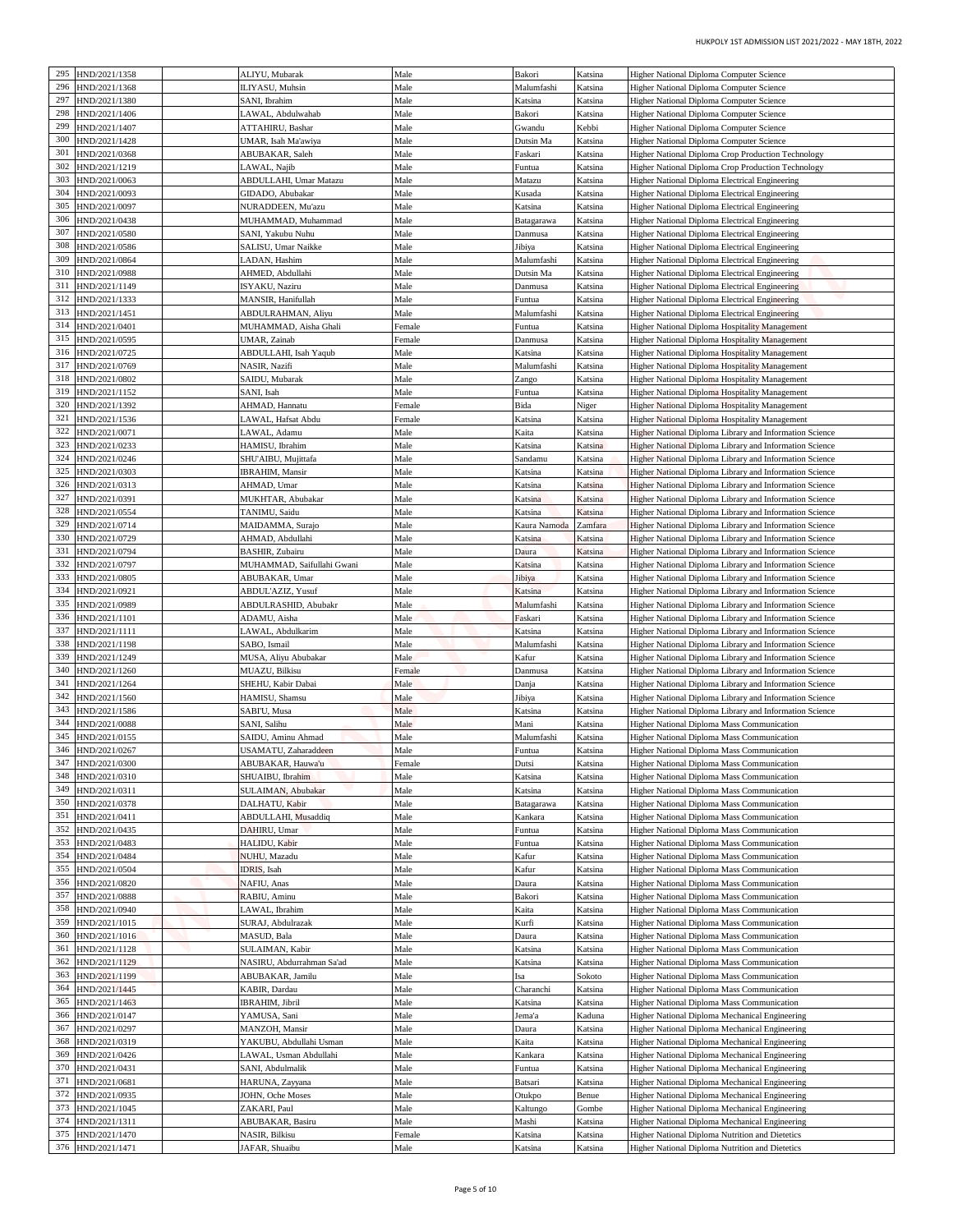| HUKPOLY 1ST ADMISSION LIST 2021/2022 - MAY 18TH, 2022                                                                       |                    |                      |                  |                                                    |                                |
|-----------------------------------------------------------------------------------------------------------------------------|--------------------|----------------------|------------------|----------------------------------------------------|--------------------------------|
| Higher National Diploma Nutrition and Dietetics                                                                             | Katsina            | Safana               | Female           | AHMAD, Hafsat Rufa'i                               | HND/2021/1472                  |
| Higher National Diploma Nutrition and Dietetics                                                                             | Katsina            | Bakori               | Male             | AHMAD, Faisal Sani                                 | HND/2021/1475                  |
| Higher National Diploma Nutrition and Dietetics                                                                             | Katsina            | Kaita                | Female           | <b>IBRAHIM, Hafsat</b>                             | HND/2021/1476                  |
| Higher National Diploma Nutrition and Dietetics<br>Higher National Diploma Nutrition and Dietetics                          | Katsina<br>Katsina | Batagarawa           | Female           | MUSTAPHA, Aisha<br>MANSIR, Amina                   | HND/2021/1480<br>HND/2021/1481 |
| Higher National Diploma Nutrition and Dietetics                                                                             | Katsina            | Kankara<br>Kankara   | Female<br>Female | MANSIR, Maryam                                     | HND/2021/1482                  |
| Higher National Diploma Nutrition and Dietetics                                                                             | Katsina            | Jibiya               | Female           | ABDULKARIM, Safiyya                                | HND/2021/1483                  |
| Higher National Diploma Nutrition and Dietetics                                                                             | Katsina            | Batagarawa           | Female           | MUSTAPHA, Halimatu Barawa                          | HND/2021/1484                  |
| Higher National Diploma Nutrition and Dietetics                                                                             | Katsina            | Musawa               | Male             | ABUBAKAR, Aminu Musawa                             | HND/2021/1493                  |
| Higher National Diploma Nutrition and Dietetics                                                                             | Katsina            | Jibiya               | Male             | ISMAIL, Usman<br>ABDULRAHMAN, Abdulmumin Sirika    | HND/2021/1494<br>HND/2021/1498 |
| Higher National Diploma Nutrition and Dietetics<br><b>Higher National Diploma Nutrition and Dietetics</b>                   | Katsina<br>Katsina | Dutsi<br>Dutsin Ma   | Male<br>Female   | BASHIR, Hauwa'u                                    | HND/2021/1511                  |
| Higher National Diploma Nutrition and Dietetics                                                                             | Katsina            | Katsina              | Female           | AHMAD, Binta Darma                                 | HND/2021/1514                  |
| Higher National Diploma Nutrition and Dietetics                                                                             | Katsina            | Mani                 | Male             | SHEHU, Aminu Mani                                  | HND/2021/1516                  |
| Higher National Diploma Nutrition and Dietetics                                                                             | Katsina            | Batagarawa           | Female           | <b>IDRIS</b> , Zaliha                              | HND/2021/1517                  |
| Higher National Diploma Nutrition and Dietetics                                                                             | Katsina            | Katsina              | Female           | ABUBAKAR, Halimatu Yusuf                           | HND/2021/1518                  |
| Higher National Diploma Nutrition and Dietetics<br>Higher National Diploma Nutrition and Dietetics                          | Katsina<br>Katsina | Jibiya<br>Mani       | Female<br>Female | ABDULRASHID, Rufaida<br>SANI, Hassana Bello        | HND/2021/1519<br>HND/2021/1521 |
| Higher National Diploma Nutrition and Dietetics                                                                             | Katsina            | Batagarawa           | Female           | AWAL, Hamida Daniyau                               | HND/2021/1522                  |
| Higher National Diploma Nutrition and Dietetics                                                                             | Katsina            | Katsina              | Female           | UMAR, Hajara Faruk                                 | HND/2021/1523                  |
| Higher National Diploma Nutrition and Dietetics                                                                             | Katsina            | Jibiya               | Female           | ABDULHAMID, Zahara'u Bugaje                        | HND/2021/1526                  |
| Higher National Diploma Nutrition and Dietetics                                                                             | Katsina            | Katsina              | Female           | ABUBAKAR, Tauhidatu                                | HND/2021/1528                  |
| <b>Higher National Diploma Nutrition and Dietetics</b><br>Higher National Diploma Nutrition and Dietetics                   | Katsina<br>Katsina | Katsina              | Female<br>Female | SULEIMAN, Aisha<br>MU'AZU, Hauwa'u                 | HND/2021/1529<br>HND/2021/1531 |
| Higher National Diploma Nutrition and Dietetics                                                                             | Katsina            | Funtua<br>Mashi      | Female           | ABDURRAHIM, Ni'imatu                               | HND/2021/1532                  |
| Higher National Diploma Nutrition and Dietetics                                                                             | Katsina            | Jibiya               | Female           | SULEIMAN, Habiba Jibia                             | HND/2021/1547                  |
| Higher National Diploma Nutrition and Dietetics                                                                             | Katsina            | Batagarawa           | Female           | HASSAN, Fatima Muhammad                            | HND/2021/1549                  |
| Higher National Diploma Nutrition and Dietetics                                                                             | Katsina            | Katsina              | Female           | MUKHTAR, Habiba Sada                               | HND/2021/1550                  |
| Higher National Diploma Nutrition and Dietetics                                                                             | Katsina            | Batsari              | Female           | FARUK, Fatima                                      | HND/2021/1551                  |
| Higher National Diploma Nutrition and Dietetics<br><b>Higher National Diploma Nutrition and Dietetics</b>                   | Katsina<br>Katsina | Kurfi<br>Katsina     | Male<br>Female   | HAMZA, Abdulhadi<br>MUSTAPHA, Sumayya              | HND/2021/1552<br>HND/2021/1553 |
| Higher National Diploma Nutrition and Dietetics                                                                             | Katsina            | Katsina              | Female           | TAMBURA, Fatima Adamu                              | HND/2021/1555                  |
| Higher National Diploma Nutrition and Dietetics                                                                             | Katsina            | Rimi                 | Female           | MURTALA, Maryam                                    | HND/2021/1558                  |
| Higher National Diploma Nutrition and Dietetics                                                                             | Katsina            | Mani                 | Female           | DAHIRU, Fatima Hassan                              | IND/2021/1566                  |
| <b>Higher National Diploma Nutrition and Dietetics</b>                                                                      | Katsina            | Katsina              | Female           | AHMAD, Bilkisu                                     | HND/2021/1567                  |
| Higher National Diploma Nutrition and Dietetics<br>Higher National Diploma Nutrition and Dietetics                          | Katsina<br>Katsina | Batagarawa<br>Matazu | Male<br>Female   | ABDULKADIR, Zainab<br>USMAN, Aisha Matazu          | HND/2021/1568<br>HND/2021/1573 |
| Higher National Diploma Nutrition and Dietetics                                                                             | Katsina            | Katsina              | Female           | ABDURRAHMAN, Aina'u                                | HND/2021/1588                  |
| Higher National Diploma Office Technology And Management                                                                    | Katsina            | atsina               | Male             | SANI, Tasi'u                                       | HND/2021/0389                  |
| Higher National Diploma Office Technology And Management                                                                    | 1 Oyo              | Ogbomosho Sou        | Male             | ADELEYE, Victor Adeniyi                            | HND/2021/0602                  |
| Higher National Diploma Office Technology And Management                                                                    | Katsina            | Maiadua              | Male             | SALISU, Aminu                                      | IND/2021/1262                  |
| <b>Higher National Diploma Office Technology And Management</b><br>Higher National Diploma Office Technology And Management | Katsina            | Malumfashi           | Male             | USMAN, Mohammad                                    | HND/2021/1334<br>HND/2021/1401 |
| Higher National Diploma Public Administration                                                                               | Benue<br>Katsina   | Эiu<br>Katsina       | Female<br>Male   | OKPOTO, Angela<br>USMAN, Yusuf                     | HND/2021/0050                  |
| Higher National Diploma Public Administration                                                                               | Katsina            | Mashi                | Male             | HABIBU, Yakubu                                     | 421 HND/2021/0080              |
| Higher National Diploma Public Administration                                                                               | Katsina            | Katsina              | Male             | SALISU, Abdulmalik                                 | HND/2021/0157                  |
| Higher National Diploma Public Administration                                                                               | Katsina            | Batsari              | Male             | MUSTAPHA, Auwal                                    | HND/2021/0158                  |
| Higher National Diploma Public Administration                                                                               | Katsina            | Katsina              | Male             | <b>BASHIR, Abubakar Rasheed</b>                    | HND/2021/0159                  |
| Higher National Diploma Public Administration<br>Higher National Diploma Public Administration                              | Katsina<br>Katsina | Funtua<br>Katsina    | Male<br>Male     | KABIR, Khaleed<br>IDRIS, Aminu Zamfare             | HND/2021/0160<br>HND/2021/0179 |
| Higher National Diploma Public Administration                                                                               | Katsina            | Mani                 | Male             | ABUBAKAR, Nuraddeen                                | HND/2021/0212                  |
| Higher National Diploma Public Administration                                                                               | Katsina            | Katsina              | Male             | HAMISU, Abubakar Ango                              | HND/2021/0217                  |
| Higher National Diploma Public Administration                                                                               | Katsina            | Mashi                | Male             | ABDULLAHI, Abubakar                                | HND/2021/0219                  |
| Higher National Diploma Public Administration                                                                               | Katsina            | Katsina              | Male             | AHMED, Salisu                                      | HND/2021/0248                  |
| Higher National Diploma Public Administration                                                                               | Katsina            | Batagarawa           | Male             | ADDAU, Aliyu                                       | HND/2021/0273                  |
| <b>Higher National Diploma Public Administration</b><br>Higher National Diploma Public Administration                       | Katsina<br>Kaduna  | Katsina<br>Chikun    | Male<br>Male     | <b>BELLO, Muhammed Muhammed</b><br>ALHASSAN, Saeed | HND/2021/0317<br>HND/2021/0365 |
| Higher National Diploma Public Administration                                                                               | Katsina            | Dutsin Ma            | Male             | SADIK, Abubakar Isah                               | HND/2021/0366                  |
| Higher National Diploma Public Administration                                                                               | Katsina            | Kaita                | Male             | HASSAN, Sani                                       | HND/2021/0388                  |
| Higher National Diploma Public Administration                                                                               | Katsina            | Jibiya               | Male             | YUSUF, Aminu                                       | HND/2021/0444                  |
| <b>Higher National Diploma Public Administration</b>                                                                        | Katsina            | Bakori               | Male             | ADAMU, Faruk                                       | HND/2021/0458                  |
| Higher National Diploma Public Administration                                                                               | Katsina<br>Katsina | Danja                | Male<br>Male     | KABIR, Abubakar                                    | HND/2021/0513<br>HND/2021/0517 |
| Higher National Diploma Public Administration<br>Higher National Diploma Public Administration                              | Katsina            | Katsina<br>Katsina   | Male             | SADA, Muhammad Balele<br>AHMAD, Garba Adamu        | HND/2021/0587                  |
| Higher National Diploma Public Administration                                                                               | Katsina            | Daura                | Male             | ABDU, Saddam                                       | HND/2021/0605                  |
| Higher National Diploma Public Administration                                                                               | Katsina            | Malumfashi           | Male             | MANSUR, Rabiu                                      | HND/2021/0638                  |
| Higher National Diploma Public Administration                                                                               | Katsina            | Funtua               | Male             | ADAM, Abubakar                                     | HND/2021/0676                  |
| <b>Higher National Diploma Public Administration</b>                                                                        | Katsina            | Kankia               | Male             | UMAR, Yazid Kankia                                 | HND/2021/0728                  |
| Higher National Diploma Public Administration<br>Higher National Diploma Public Administration                              | Katsina<br>Katsina | Malumfashi<br>Sabuwa | Male<br>Male     | <b>IBRAHIM, Nazifi</b><br>ABUBAKAR, Abubakar       | HND/2021/0845<br>HND/2021/0852 |
| Higher National Diploma Public Administration                                                                               | Katsina            | Danja                | Male             | BALA, Hamisu                                       | HND/2021/0853                  |
| Higher National Diploma Public Administration                                                                               | Katsina            | Bindawa              | Male             | MUHAMMAD, Idris Ibrahim                            | IND/2021/0890                  |
| <b>Higher National Diploma Public Administration</b>                                                                        | Katsina            | Katsina              | Male             | ABDULRASHID, Ibrahim                               | HND/2021/0960                  |
| Higher National Diploma Public Administration                                                                               | Katsina            | Rimi                 | Male             | MUSTAPHA, Lawal                                    | HND/2021/1002                  |
| Higher National Diploma Public Administration                                                                               | Katsina            | Batagarawa           | Male             | ABDULLAHI, Bishir                                  | HND/2021/1023                  |
| Higher National Diploma Public Administration                                                                               | Katsina            | Katsina              | Male             | ISAH, Aminu                                        | HND/2021/1024<br>HND/2021/1150 |
| Higher National Diploma Public Administration<br>Higher National Diploma Public Administration                              | Katsina<br>Katsina | Kaita<br>Katsina     | Male<br>Male     | HASSAN, Shu'aibu Kaita<br>ABDULAZIZ, Abba          | HND/2021/1273                  |
| Higher National Diploma Public Administration                                                                               | Katsina            | Malumfashi           | Male             | BUHARI, Abdullahi                                  | HND/2021/1399                  |
| Higher National Diploma Public Administration                                                                               | Katsina            | Katsina              | Female           | AL-MUSTAPHA, Fatima                                | HND/2021/1433                  |
|                                                                                                                             | Katsina            | Katsina              | Male             | SHEHU, Shamsuddeen                                 | HND/2021/1487                  |
| Higher National Diploma Public Administration                                                                               |                    |                      |                  |                                                    |                                |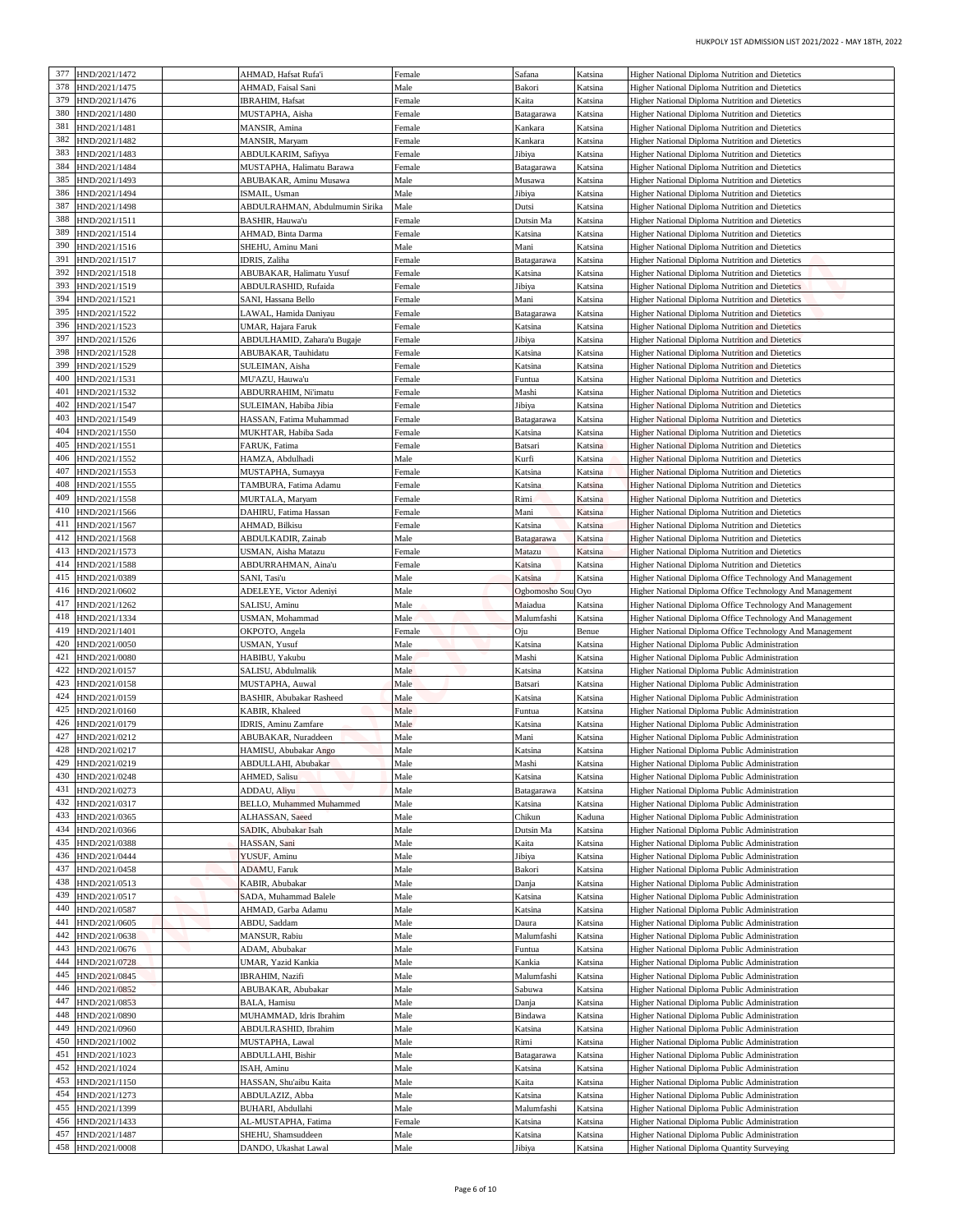| <b>Higher National Diploma Quantity Surveying</b>                                                                                                | Katsina            | Katsina               | Male         | SABO, Abubakar Nalado                          |                          | HND/2021/0053                    | 459        |
|--------------------------------------------------------------------------------------------------------------------------------------------------|--------------------|-----------------------|--------------|------------------------------------------------|--------------------------|----------------------------------|------------|
| Higher National Diploma Quantity Surveying                                                                                                       | Katsina            | Katsina               | Male         | LAWAL, Muhammad Dambo                          |                          | HND/2021/0090                    | 460        |
| Higher National Diploma Quantity Surveying                                                                                                       | Katsina            | Faskari               | Male         | ZUBAIRU, Mikailu                               |                          | IND/2021/0154                    | 461        |
| <b>Higher National Diploma Quantity Surveying</b>                                                                                                | Katsina            | Zango                 | Male         | LAWAL, Abubakar Mamman                         |                          | HND/2021/0166                    | 462        |
| Higher National Diploma Quantity Surveying                                                                                                       | Katsina            | Faskari               | Male         | ABUBAKAR, Faisal Sadiq                         |                          | HND/2021/0234                    | 463        |
| Higher National Diploma Quantity Surveying<br>Higher National Diploma Quantity Surveying                                                         | Katsina<br>Katsina | Rimi<br>Katsina       | Male<br>Male | ABDULLAHI, Aminu<br>SANUSI, Muftahu            |                          | HND/2021/0307<br>HND/2021/0414   | 464<br>465 |
| Higher National Diploma Quantity Surveying                                                                                                       | Katsina            | Katsina               | Male         | MUSA, Umar Aliyu                               |                          | HND/2021/0675                    | 466        |
| Higher National Diploma Quantity Surveying                                                                                                       | Katsina            | Funtua                | Male         | ISMAIL, Abubakar Sadiq                         |                          | HND/2021/0709                    | 467        |
| Higher National Diploma Quantity Surveying                                                                                                       | Katsina            | Katsina               | Male         | MUSA, Sadat                                    |                          | HND/2021/0770                    | 468        |
| Higher National Diploma Quantity Surveying                                                                                                       | Katsina            | Malumfashi            | Male         | SAGIR, Nazifi                                  |                          | HND/2021/0840                    | 469        |
| Higher National Diploma Quantity Surveying                                                                                                       | Katsina<br>Katsina | Maiadua<br>Rimi       | Male<br>Male | MUBARAK, Salisu<br>SANUSI, Auwal               |                          | HND/2021/0938<br>HND/2021/0945   | 470<br>471 |
| Higher National Diploma Quantity Surveying<br>Higher National Diploma Quantity Surveying                                                         | Katsina            | Katsina               | Male         | SIRAJO, Muhammad Inuwa                         |                          | HND/2021/1256                    | 472        |
| <b>Higher National Diploma Quantity Surveying</b>                                                                                                | Katsina            | Dutsi                 | Male         | NAZIRU, Mustapha                               |                          | IND/2021/1261                    | 473        |
| <b>Higher National Diploma Statistics</b>                                                                                                        | Katsina            | Katsina               | Male         | UMAR, Ismail                                   |                          | HND/2021/0051                    | 474        |
| Higher National Diploma Statistics                                                                                                               | Katsina            | Bakori                | Male         | ISMAIL, Nura                                   |                          | HND/2021/0156                    | 475        |
| <b>Higher National Diploma Statistics</b>                                                                                                        | Katsina            | Kafur                 | Male         | KABIR, Anas                                    |                          | HND/2021/0161<br>HND/2021/0347   | 476<br>477 |
| <b>Higher National Diploma Statistics</b><br><b>Higher National Diploma Statistics</b>                                                           | Katsina<br>Katsina | Batagarawa<br>Katsina | Male<br>Male | AMADU, Mu'azu Bello<br>YAHAYA, Yusuf Umar      |                          | HND/2021/0600                    | 478        |
| <b>Higher National Diploma Statistics</b>                                                                                                        | Katsina            | Malumfashi            | Male         | ASHIRU, Sabiu                                  |                          | HND/2021/0663                    | 479        |
| <b>Higher National Diploma Statistics</b>                                                                                                        | Katsina            | Katsina               | Male         | MUKTAR, Muhammad                               |                          | IND/2021/0767                    | 480        |
| <b>Higher National Diploma Statistics</b>                                                                                                        | Katsina            | Funtua                | Male         | ABDULMUMINI, Ismail                            |                          | HND/2021/0919                    | 481        |
| <b>Higher National Diploma Statistics</b>                                                                                                        | Katsina            | Faskari               | Male         | YA'U, Barhama                                  |                          | HND/2021/1004                    | 482        |
| <b>Higher National Diploma Statistics</b>                                                                                                        | Katsina            | Katsina               | Male         | IBRAHIM, Ibrahim Yaya                          |                          | HND/2021/1113                    | 483        |
| <b>Higher National Diploma Statistics</b>                                                                                                        | Katsina            | Katsina               | Male         | SANI, Mudasiru                                 |                          | HND/2021/1134                    | 484        |
| <b>Higher National Diploma Statistics</b>                                                                                                        | Katsina            | Funtua                | Male         | TUKUR, Sulaiman                                |                          | HND/2021/1186                    | 485<br>486 |
| <b>Higher National Diploma Statistics</b><br><b>Higher National Diploma Statistics</b>                                                           | Katsina<br>Katsina | Katsina<br>Katsina    | Male<br>Male | ALIYU, Umar<br>YA'U, Umar                      |                          | HND/2021/1203<br>HND/2021/1257   | 487        |
| <b>Higher National Diploma Statistics</b>                                                                                                        | Katsina            | Katsina               | Female       | SUNDAY, Shalom Bose                            |                          | HND/2021/1421                    | 488        |
| Higher National Diploma Welding and Fabrication Engineering Technology                                                                           | ligawa             | Yankwashi             | Male         | ABUBAKAR, Sani                                 |                          | HND/2021/0049                    | 489        |
| Higher National Diploma Welding and Fabrication Engineering Technology                                                                           | Kogi               | Kabba/Bunu            | Male         | ADEYI, Shina                                   |                          | HND/2021/0430                    | 490        |
| Higher National Diploma Welding and Fabrication Engineering Technology                                                                           | Katsina            | Bindawa               | Male         | SAMINU, Yahaya                                 |                          | HND/2021/0652                    | 491        |
| Higher National Diploma Welding and Fabrication Engineering Technology                                                                           | Katsina            | Mani                  | Male         | USMAN, Abdulmumini                             |                          | IND/2021/0705                    | 492        |
| Higher National Diploma Welding and Fabrication Engineering Technology                                                                           | Kogi               | Yagba West            | Male         | ADEYEMI, Boluwaji Ayomide                      |                          | HND/2021/0773<br>HND/2021/0790   | 493<br>494 |
| Higher National Diploma Welding and Fabrication Engineering Technology<br>Higher National Diploma Welding and Fabrication Engineering Technology | Katsina<br>Katsina | Maiadua<br>Katsina    | Male<br>Male | IBRAHIM, Gaddafi<br>KABIR, Muhammad Gafai      |                          | HND/2021/0892                    | 495        |
| Higher National Diploma Welding and Fabrication Engineering Technology                                                                           | Katsina            | Funtua                | Male         | AMINU, Ibrahim                                 |                          | HND/2021/0982                    | 496        |
| Higher National Diploma Welding and Fabrication Engineering Technology                                                                           | Katsina            | <b>Catsina</b>        | Male         | SALELE, Ibrahim Aminu                          |                          | HND/2021/1341                    | 497        |
| National Diploma Accounting                                                                                                                      | Katsina            | Jibiya                | Male         | ABDULLAHI, Abdurrauf                           | 10666174DC               | ND/2021/0568                     | 498        |
| National Diploma Accounting                                                                                                                      | Kwara              | Kaduna South          | Male         | ABDULRAHMAN, Sherrif Akera                     | 10941743FG               | ND/2021/1034                     | 499        |
| National Diploma Accounting                                                                                                                      | Katsina            | Faskari               | Male         | UMAR, Ibrahim                                  | 1122276AI                | VD/2021/1037                     | 500        |
| <b>National Diploma Accounting</b>                                                                                                               | Katsina            | Kaita                 | Male         | LAWAL, Abdullahi Kaita                         | 10837897DA               | ND/2021/1055                     | 501<br>502 |
| National Diploma Agricultural Technology                                                                                                         | Katsina<br>Katsina | Malumfashi<br>Rimi    | Male<br>Male | MUSA, Nura Musa<br>ABDULHADI, Abubakar Sadik   | 10004431FJ<br>10312133AF | ND/2021/0158<br>503 ND/2021/0248 |            |
| National Diploma Agricultural Technology<br>National Diploma Agricultural Technology                                                             | Katsina            | Malumfashi            | Male         | UMAR, Yusuf                                    | 10028961JC               | ND/2021/0429                     | 504        |
| National Diploma Agricultural Technology                                                                                                         | Katsina            | Safana                | Male         | NASIR, Yusuf Zakka                             | 11025551FG               | ND/2021/0531                     | 505        |
| National Diploma Agricultural Technology                                                                                                         | Katsina            | Batagarawa            | Male         | SANI, Ahmad                                    | 11173757IG               | ND/2021/0660                     | 506        |
| National Diploma Agricultural Technology                                                                                                         | Katsina            | Kaita                 | Male         | LAWAL, Musa Kaita                              | 1307775JH                | ND/2021/0711                     | 507        |
| National Diploma Agricultural Technology                                                                                                         | Katsina            | Katsina               | Male         | NURA, Almustapha                               | 11191213AB               | ND/2021/0713                     | 508        |
| National Diploma Agricultural Technology                                                                                                         | Katsina            | Malumfashi            | Male         | MANSIR, Ibrahim                                | 10448279DE               | ND/2021/0861<br>ND/2021/1021     | 509<br>510 |
| National Diploma Agricultural Technology<br>National Diploma Animal Health and Production Technology                                             | Katsina<br>Katsina | Zango<br>Kafur        | Male<br>Male | ADAMU, Aliyu<br>SULEMAN, Muhammad              | 11109615GE<br>1008156FF  | ND/2021/0009                     | 511        |
| National Diploma Animal Health and Production Technology                                                                                         | Katsina            | Batagarawa            | Male         | MURTALA, Aminu                                 | 10823842JH               | ND/2021/0057                     | 512        |
| National Diploma Animal Health and Production Technology                                                                                         | Katsina            | Malumfashi            | Male         | BALA, Aliyu                                    | 0412039BH                | ND/2021/0153                     | 513        |
| National Diploma Animal Health and Production Technology                                                                                         | Katsina            | Katsina               | Male         | GARBA, Hussaini                                | 1288014BG                | ND/2021/0170                     | 514        |
| National Diploma Animal Health and Production Technology                                                                                         | Gombe              | Billiri               | Male         | JAMES, Emmanuel                                | 10201897EA               | ND/2021/0439                     | 515        |
| National Diploma Animal Health and Production Technology                                                                                         | Katsina            | Kankara               | Male         | HASSAN, Abubakar                               | 10124769HJ               | ND/2021/0762                     | 516        |
| National Diploma Animal Health and Production Technology                                                                                         | Katsina            | Daura                 | Male         | SULEIMAN, Abubakar                             | 10352552JF               | ND/2021/0917                     | 517        |
| National Diploma Architectural Technology                                                                                                        | Katsina            | Katsina               | Female       | AMINU, Hafsat                                  | 10304204CH               | ND/2021/0020<br>ND/2021/0032     | 518<br>519 |
| National Diploma Architectural Technology<br>National Diploma Architectural Technology                                                           | Katsina<br>Katsina | Bakori<br>Ingawa      | Male<br>Male | ABDULMUTALLAB, Aliyu<br>ADAM, Murtala          | 0006288BH<br>10100211DD  | ND/2021/0061                     | 520        |
| National Diploma Architectural Technology                                                                                                        | Katsina            | Faskari               | Male         | MUHAMMAD, Yusuf Bashir                         | 0294252AH                | ND/2021/0076                     | 521        |
| National Diploma Architectural Technology                                                                                                        | Katsina            | Funtua                | Male         | BALARABE, Mahmoud                              | 10420191AF               | ND/2021/0088                     | 522        |
| National Diploma Architectural Technology                                                                                                        | Katsina            | Katsina               | Female       | UMAR, Abdulmumini                              | 10371336AD               | ND/2021/0089                     | 523        |
| National Diploma Architectural Technology                                                                                                        | Katsina            | Katsina               | Male         | MUJITABA, Muhammad Faruk                       | 10311814 <b>IJ</b>       | ND/2021/0166                     | 524        |
| National Diploma Architectural Technology                                                                                                        | Katsina            | Malumfashi            | Male         | BELLO, Muhammad                                | 1071974HJ                | ND/2021/0194                     | 525        |
| National Diploma Architectural Technology                                                                                                        | Katsina<br>Katsina | Jibiya                | Male<br>Male | IBRAHIM, Bilyaminu                             | 1129305GH                | ND/2021/0205                     | 526<br>527 |
| National Diploma Architectural Technology<br>National Diploma Architectural Technology                                                           | Katsina            | Katsina<br>Batsari    | Male         | MUHAMMAD, Abdulrahman<br>BABANGIDA, Abdurrahim | 10328598IA<br>11159854IF | ND/2021/0209<br>ND/2021/0237     | 528        |
|                                                                                                                                                  | Katsina            | Ingawa                | Male         | IBRAHIM, Abubakar Sani                         | 10628903AE               | ND/2021/0242                     | 529        |
|                                                                                                                                                  | Katsina            | Malumfashi            | Male         | ABUBAKAR, Sadiq Dabo                           | 10498028HA               | ND/2021/0246                     | 530        |
| National Diploma Architectural Technology<br>National Diploma Architectural Technology                                                           | Katsina            | Katsina               | Male         | SADA, Aliyu Sani                               | 1090816AH                | ND/2021/0291                     | 531        |
| National Diploma Architectural Technology                                                                                                        |                    | Dandume               | Male         | UMAR, Ahmad                                    | 10931965JG               | ND/2021/0296                     | 532        |
| National Diploma Architectural Technology                                                                                                        | Katsina            | Funtua                | Male         | YUSHAU, Abdurrahim                             | 10057715GD               | ND/2021/0303                     | 533        |
| National Diploma Architectural Technology                                                                                                        | Katsina            |                       |              |                                                | 10037325CG               | ND/2021/0329                     | 534        |
| National Diploma Architectural Technology                                                                                                        | Katsina            | Katsina               | Male         | SALIHU, Ahmed                                  |                          |                                  |            |
| National Diploma Architectural Technology                                                                                                        | Katsina            | Faskari               | Male         | NASIR, Ishaq                                   | 10693368CH               | ND/2021/0377                     | 535        |
| National Diploma Architectural Technology                                                                                                        | Katsina            | Dutsin Ma             | Male         | AHMAD, Umar Umar                               | 10384679DF               | ND/2021/0385                     | 536        |
| National Diploma Architectural Technology                                                                                                        | Katsina            | Charanchi             | Male         | ABUBAKAR, Umar                                 | 10128788FA               | ND/2021/0482                     | 537        |
| National Diploma Architectural Technology<br>National Diploma Architectural Technology                                                           | Katsina<br>Katsina | Bakori<br>Bakori      | Male<br>Male | JIBRIL, Nasir Barau<br>KABIR, Abdulaziz Gidado | 10616417CA<br>10108500JF | ND/2021/0506<br>ND/2021/0548     | 538<br>539 |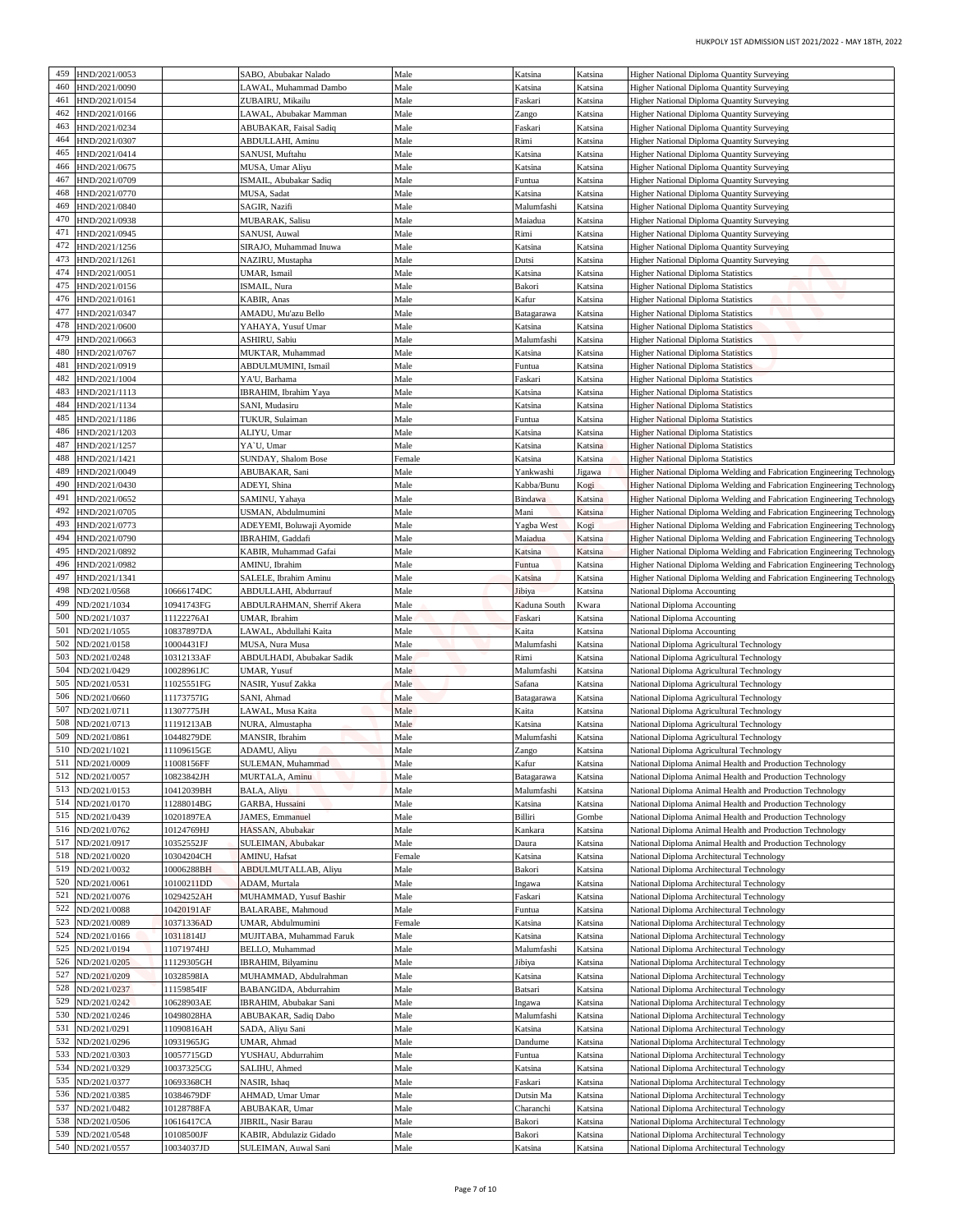| HUKPOLY 1ST ADMISSION LIST 2021/2022 - MAY 18TH, 2022                                                |                    |                          |                  |                                               |                          |                                  |            |
|------------------------------------------------------------------------------------------------------|--------------------|--------------------------|------------------|-----------------------------------------------|--------------------------|----------------------------------|------------|
| National Diploma Architectural Technology                                                            | Katsina            | Katsina                  | Male             | MURTALA, Maiwada Sada                         | 10538603IA               | ND/2021/0648                     | 541        |
| National Diploma Architectural Technology                                                            | Katsina            | Katsina                  | Male             | MUHAMMAD, Alamin                              | 10461555HB               | ND/2021/0655                     | 542<br>543 |
| National Diploma Architectural Technology<br>National Diploma Architectural Technology               | Katsina<br>Katsina | Malumfashi<br>Malumfashi | Female<br>Male   | YAHUZA, Asmau Aliyu<br>BADAMASI, Shuaibu      | 11317885DB<br>11047390BE | VD/2021/0707<br>ND/2021/0928     | 544        |
| National Diploma Building Technology                                                                 | Katsina            | Matazu                   | Male             | YUNUSA, Abba                                  | 10139966HI               | VD/2021/0212                     | 545        |
| National Diploma Building Technology                                                                 | Katsina            | Katsina                  | Male             | ABDULLAHI, Sadiq                              | 10351846HJ               | ND/2021/0256                     | 546        |
| National Diploma Building Technology                                                                 | Kaduna             | Zaria                    | Male<br>Male     | AHMAD, Idris<br>ABDULLAHI, Ahmed              | 10396418CJ<br>10685970AI | ND/2021/0276<br>ND/2021/0279     | 547<br>548 |
| National Diploma Building Technology<br>National Diploma Building Technology                         | Katsina<br>Katsina | Katsina<br>Kankara       | Male             | YUSUF, Ibrahim                                | 1284945AI                | ND/2021/0412                     | 549        |
| National Diploma Building Technology                                                                 | Katsina            | Rimi                     | Male             | MUSA, Abdulrashid                             | 10843719CE               | ND/2021/0438                     | 550        |
| National Diploma Building Technology                                                                 | Katsina            | Batagarawa               | Male             | MUKHTAR, Umar                                 | 10559320AJ               | ND/2021/0632                     | 551        |
| National Diploma Building Technology<br><b>National Diploma Business Administration</b>              | Katsina<br>Katsina | Sabuwa<br>Kusada         | Male<br>Male     | ADAMU, Sulaiman<br>AUWAL, Nuhu                | 1093419FF<br>10871338AF  | ND/2021/1085<br>ND/2021/0072     | 552<br>553 |
| National Diploma Business Administration                                                             | Nassarawa          | Karu                     | Male             | ABDULLAHI, Abdulrahman                        | 10138174CC               | ND/2021/0079                     | 554        |
| National Diploma Business Administration                                                             | Kano               | Sumaila                  | Male             | AMINU, Suleiman Sabo                          | 10902523FF               | VD/2021/0144                     | 555        |
| National Diploma Business Administration                                                             | Katsina            | Malumfashi               | Female           | BALA, Maryam                                  | 10004462GD               | VD/2021/0263                     | 556<br>557 |
| National Diploma Business Administration<br>National Diploma Business Administration                 | Katsina<br>Katsina | Katsina<br>Kankara       | Male<br>Male     | IDRIS, Bilyaminu<br>HARUNA, Suleiman Umar     | 10322492GF<br>10330504IF | VD/2021/0462<br>ND/2021/0477     | 558        |
| National Diploma Business Administration                                                             | Katsina            | Daura                    | Male             | AUWAL, Abdullahi                              | 10155174EE               | ND/2021/0488                     | 559        |
| National Diploma Business Administration                                                             | Katsina            | Bindawa                  | Male             | AUWAL, Shitu                                  | 10047289BA               | ND/2021/0529                     | 560        |
| National Diploma Business Administration<br>National Diploma Business Administration                 | Kano<br>Katsina    | Nassarawa<br>Katsina     | Male<br>Male     | SULAIMAN, Isyaku Danladi<br>RABIU, Sadiq      | 11191979DB<br>11114133JA | ND/2021/0543<br>ND/2021/0622     | 561<br>562 |
| <b>National Diploma Business Administration</b>                                                      | Katsina            | Malumfashi               | Male             | ABDULHADI, Abubakar                           | 10622925JA               | ND/2021/0676                     | 563        |
| National Diploma Business Administration                                                             |                    | Ogbomosho Nor Oyo        | Female           | FATIMA, Ismail                                | 10838521AB               | ND/2021/0692                     | 564        |
| National Diploma Business Administration                                                             | Katsina            | Katsina                  | Male             | YUNUSA, Umar                                  | 10113939HE               | ND/2021/0833                     | 565<br>566 |
| National Diploma Business Administration<br>National Diploma Business Administration                 | Niger<br>Katsina   | Suleja<br>Malumfashi     | Male<br>Male     | TUKUR, Abubakar Muhammed<br>ZULKIFILU, Nazifi | 10884251GG<br>11222670BB | ND/2021/0859<br>ND/2021/0967     | 567        |
| National Diploma Business Administration                                                             | Katsina            | Funtua                   | Male             | SANI, Usman Yakubu                            | 10468078AB               | ND/2021/1106                     | 568        |
| National Diploma Business Administration                                                             | Katsina            | Katsina                  | Male             | IBRAHIM, Muhammad                             | 11289562CI               | ND/2021/1123                     | 569        |
| National Diploma Business Administration<br>National Diploma Computer Science                        | Katsina<br>Katsina | Katsina                  | Male<br>Male     | MAHMUD, Abidu Rashid<br>NURADDEEN, Aliyu      | 10266980FC<br>10159949HF | ND/2021/1166<br>ND/2021/0073     | 570<br>571 |
| National Diploma Computer Science                                                                    | Katsina            | Katsina<br>Kaita         | Male             | ADAMU, Iliyasu Kaita                          | 10699881IC               | VD/2021/0085                     | 572        |
| National Diploma Computer Science                                                                    | Katsina            | Malumfashi               | Male             | MUHAMMAD, Abdulbasid                          | 11175895HE               | ND/2021/0134                     | 573        |
| National Diploma Computer Science                                                                    | Katsina            | Malumfashi               | Male             | ILIYA, Daniel                                 | 10144353BC               | VD/2021/0199                     | 574        |
| National Diploma Computer Science<br>National Diploma Computer Science                               | Katsina<br>Katsina | Kankara<br>Funtua        | Male<br>Male     | USMAN, Muhammad<br>BAYERO, Usman              | 10155923CI<br>1008389DF  | ND/2021/0231<br>ND/2021/0351     | 575<br>576 |
| National Diploma Computer Science                                                                    | Katsina            | Bakori                   | Male             | AMINU, Kabir                                  | 10731723AE               | ND/2021/0395                     | 577        |
| National Diploma Computer Science                                                                    | Katsina            | Dandume                  | Male             | MURTALA, Safiyanu                             | 11266978HE               | ND/2021/0550                     | 578        |
| National Diploma Computer Science                                                                    | Katsina            | Bakori                   | Male             | USMAN, Julaibibi                              | 10700637EF               | ND/2021/0571                     | 579<br>580 |
| National Diploma Computer Science<br>National Diploma Computer Science                               | Katsina<br>Katsina | Katsina<br>Bakori        | Male<br>Male     | IBRAHIM, Ibrahim Tuge<br>NASIR, Fahad         | 11315168DE<br>10923709DC | VD/2021/0573<br>VD/2021/0608     | 581        |
| National Diploma Computer Science                                                                    | Katsina            | Funtua                   | Male             | MUHAMMAD, Ibrahim                             | 0896963FB                | VD/2021/0658                     | 582        |
| National Diploma Computer Science                                                                    | Katsina            | Dandume                  | Male             | NASIR, Ahmad                                  | 0081085IE                | ND/2021/0688                     | 583        |
| National Diploma Computer Science<br>National Diploma Computer Science                               | Katsina<br>Katsina | Katsina<br>Kafur         | Female<br>Male   | JAMILU, Aisha Yahaya<br>YAU, Abdulbasir       | 10087857EB<br>10384718BF | ND/2021/0723<br>585 ND/2021/0729 | 584        |
| National Diploma Computer Science                                                                    | Katsina            | Malumfashi               | Male             | DAHIRU, Ahmed                                 | 11150522EI               | ND/2021/0745                     | 586        |
| National Diploma Computer Science                                                                    | Katsina            | Kaita                    | Male             | AHMAD, Aliyu Rufai                            | 11245176AF               | ND/2021/0780                     | 587        |
| National Diploma Computer Science                                                                    | Katsina            | Danja                    | Male             | LAWAL, Surajo                                 | 10188935CJ               | ND/2021/0794<br>ND/2021/0895     | 588<br>589 |
| National Diploma Computer Science<br>National Diploma Computer Science                               | Katsina<br>Katsina | Katsina<br>Malumfashi    | Male<br>Male     | ZAYYANA, Abdulmalik Sani<br>SHAMSU, Abubakar  | 10011717CG<br>1037897HC  | ND/2021/0922                     | 590        |
| National Diploma Computer Science                                                                    | Katsina            | Katsina                  | Male             | USMAN, Abubakar Sadiq                         | 10551556CB               | ND/2021/0947                     | 591        |
| National Diploma Computer Science                                                                    | Katsina            | Katsina                  | Female           | SAGIR, Hassana                                | 10411566HI               | ND/2021/0956                     | 592        |
| National Diploma Computer Science<br>National Diploma Computer Science                               | Katsina<br>Katsina | Malumfashi<br>Dutsi      | Male<br>Female   | MANI, Abdulyasar<br>KHADIJA, Haruna           | 10608855AI<br>10724294HI | VD/2021/1016<br>ND/2021/1090     | 593<br>594 |
| National Diploma Computer Science                                                                    | Katsina            | Katsina                  | Male             | UMAR, Aliyu                                   | 10611305DA               | ND/2021/1125                     | 595        |
| National Diploma Forestry Technology                                                                 | Kaduna             | Faskari                  | Male             | <b>ABDULLAHI, Shamsudeen Sarki</b>            | 0849132IB                | ND/2021/1074                     | 596        |
| National Diploma Hospitality Management                                                              | Kaduna             | Sanga                    | Female           | JIBRIN, Usaina                                | 10557719FJ               | ND/2021/0463                     | 597        |
| National Diploma Hospitality Management<br>National Diploma Hospitality Management                   | Katsina<br>Katsina | Katsina<br>Katsina       | Female<br>Female | ABDULMALIK, Amina Sani<br>SAGIR, Hussaina     | 11337813JG<br>10348134GA | ND/2021/0634<br>ND/2021/0957     | 598<br>599 |
| National Diploma in Quantity Surveying                                                               | Kaduna             | Zaria                    | Male             | ZUBAIRU, Alamin Alhassan                      | 10313572FD               | VD/2021/0010                     | 600        |
| National Diploma in Quantity Surveying                                                               | Katsina            | Katsina                  | Male             | NAWASI, Muhammad                              | 0852956FF                | ND/2021/0056                     | 601        |
| National Diploma in Quantity Surveying                                                               | Katsina<br>Katsina | Katsina                  | Male<br>Male     | LAWAL, Ibrahim<br>ABDULAZIZ, Muhammad         | 10592897GB<br>10556918DH | ND/2021/0107                     | 602<br>603 |
| National Diploma in Quantity Surveying<br>National Diploma in Quantity Surveying                     | Katsina            | Katsina<br>Mashi         | Male             | ISYA, Abubakar                                | 10335852EG               | ND/2021/0131<br>ND/2021/0206     | 604        |
| National Diploma in Quantity Surveying                                                               | Katsina            | Musawa                   | Male             | HAKILU, Nazifi                                | 10627672BB               | ND/2021/0241                     | 605        |
| National Diploma in Quantity Surveying                                                               | Katsina            | Rimi                     | Male             | ABDULHADI, Umar                               | 10312033BE               | ND/2021/0250                     | 606        |
| National Diploma in Quantity Surveying<br>National Diploma in Quantity Surveying                     | Katsina<br>Katsina | Katsina<br>Safana        | Male<br>Male     | LAWAL, Lawal<br>MANSIR, Suleman Safana        | 10365464GC<br>0582364DI  | ND/2021/0430<br>ND/2021/0589     | 607<br>608 |
| National Diploma in Quantity Surveying                                                               | Katsina            | Malumfashi               | Male             | TIJJANI, Ahmad                                | 10066789AB               | ND/2021/1107                     | 609        |
| National Diploma Library and Information Science                                                     | Katsina            | Katsina                  | Female           | <b>BASHIR, Hafsat</b>                         | 10252119BF               | ND/2021/0013                     | 610        |
| National Diploma Library and Information Science                                                     | Katsina            | Katsina                  | Male             | ABUBAKAR, Abdulrahman                         | 10421984FI               | ND/2021/0040                     | 611        |
| National Diploma Library and Information Science<br>National Diploma Library and Information Science | Katsina<br>Katsina | Katsina<br>Katsina       | Male<br>Male     | KABIR, Ahmed Darma<br>NUHU, Aliyu Bello       | 1112252BA<br>10450714AE  | ND/2021/0112<br>ND/2021/0143     | 612<br>613 |
| National Diploma Library and Information Science                                                     | Katsina            | Katsina                  | Male             | NURADDEEN, Abubakar Sadeek                    | 11177436BA               | ND/2021/0190                     | 614        |
| National Diploma Library and Information Science                                                     | Katsina            | Funtua                   | Male             | ADAMU, Abubakar                               | 10587097AB               | ND/2021/0293                     | 615        |
| National Diploma Library and Information Science                                                     | Katsina            | Katsina                  | Male             | AMINU, Abdulmumini                            | 11100315CI               | ND/2021/0408                     | 616        |
| National Diploma Library and Information Science<br>National Diploma Library and Information Science | Katsina<br>Katsina | Kankara<br>Katsina       | Male<br>Male     | KAMILU, Anas<br>MUSA, Umar                    | 0838421BA<br>11318944FF  | ND/2021/0458<br>ND/2021/0563     | 617<br>618 |
| National Diploma Library and Information Science                                                     | Katsina            | Funtua                   | Male             | USMAN, Ibrahim                                | 10898555CI               | VD/2021/0662                     | 619        |
| National Diploma Library and Information Science                                                     | Katsina            | Katsina                  | Male             | ABDULLAHI, Hassan                             | 0875176DE                | ND/2021/0768                     | 620        |
|                                                                                                      |                    |                          |                  |                                               |                          |                                  | 621        |
| National Diploma Library and Information Science<br>National Diploma Library and Information Science | Katsina<br>Katsina | Mani<br>Dutsin Ma        | Female<br>Male   | MUNNIR, Hasna Garba<br>AHMAD, Ahmad           | 10314093EC<br>10969800IB | ND/2021/0783<br>ND/2021/0911     | 622        |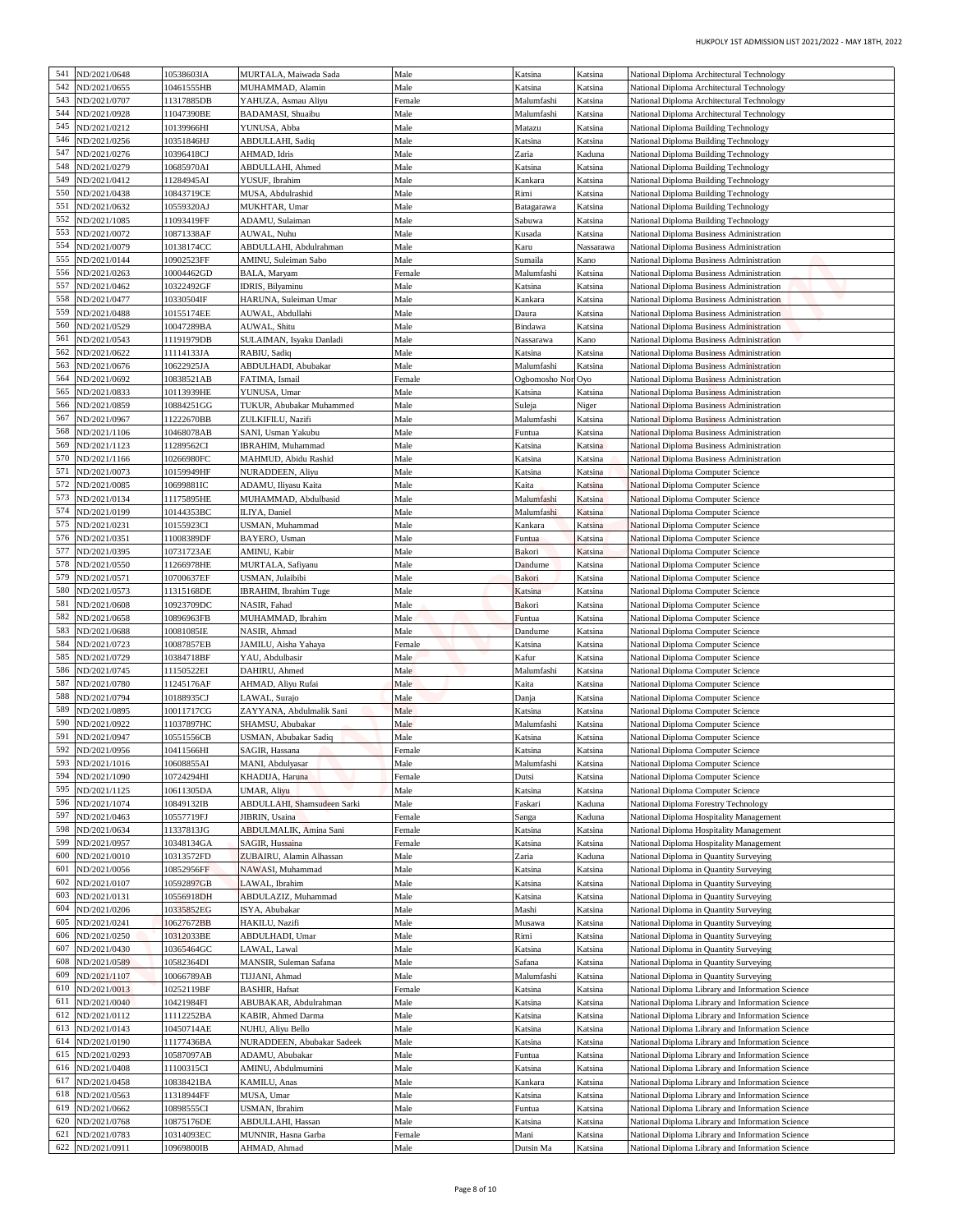| HUKPOLY 1ST ADMISSION LIST 2021/2022 - MAY 18TH, 2022                                                  |                    |                          |                  |                                                      |                          |                              |            |
|--------------------------------------------------------------------------------------------------------|--------------------|--------------------------|------------------|------------------------------------------------------|--------------------------|------------------------------|------------|
| National Diploma Library and Information Science                                                       | Katsina            | Batsari                  | Male             | ABUBAKAR, Abdulhakim                                 | 11336076GJ               | ND/2021/1126                 | 623        |
| National Diploma Mass Communication                                                                    | Katsina            | Charanchi                | Male             | BALA, Aliyu                                          | 10128583ID               | ND/2021/0091                 | 624        |
| National Diploma Mass Communication                                                                    | Katsina            | Kankara                  | Male             | NAFIU, Ibrahim                                       | 11224296IA<br>11290142DE | VD/2021/0101<br>ND/2021/0223 | 625<br>626 |
| National Diploma Mass Communication<br>National Diploma Mass Communication                             | Kano<br>Kaduna     | Dala<br>lgabi            | Female<br>Male   | HUSAINI, Basira Ahmad<br>ABDULRAHMAN, Faisal Harande | 10009864FG               | ND/2021/0328                 | 627        |
| National Diploma Mass Communication                                                                    | Katsina            | Malumfashi               | Male             | DANJUMA, Bilyaminu                                   | 10454903EH               | ND/2021/0454                 | 628        |
| National Diploma Mass Communication                                                                    | Katsina            | Daura                    | Female           | SANI, Rukayya                                        | 10650283HI               | ND/2021/0749                 | 629        |
| National Diploma Mass Communication<br>National Diploma Mass Communication                             | Katsina<br>Katsina | Bakori<br>Katsina        | Male<br>Female   | NAJIB, Nabil<br>AMINA, Yakubu Saulawa                | 10266509BA<br>22198069FF | ND/2021/0759<br>ND/2021/0793 | 630<br>631 |
| National Diploma Mass Communication                                                                    | Katsina            | Katsina                  | Male             | BISHIR, Mustapha                                     | 11160478FG               | ND/2021/0839                 | 632        |
| National Diploma Mass Communication                                                                    | Katsina            | Bakori                   | Male             | SAIDU, Ghali                                         | 1054155IJ                | ND/2021/1113                 | 633        |
| National Diploma Mass Communication                                                                    | Katsina            | Katsina                  | Female           | HABIBU, Hannatu                                      | l 1187989HA              | ND/2021/1157                 | 634        |
| National Diploma Nutrition and Dietetics<br>National Diploma Nutrition and Dietetics                   | Katsina<br>Katsina | Batagarawa<br>Malumfashi | Female<br>Female | ABARAN, Saddika<br>HALIMATU, Isyaku                  | 1054157ID<br>10018867BD  | ND/2021/0001<br>ND/2021/0135 | 635<br>636 |
| National Diploma Nutrition and Dietetics                                                               | Katsina            | Rimi                     | Female           | NURA, Halimatu                                       | 10145430HJ               | VD/2021/0163                 | 637        |
| National Diploma Nutrition and Dietetics                                                               | Kaduna             | Katsina                  | Female           | MAIWADA, Aisha Sada                                  | 10308454IB               | ND/2021/0229                 | 638        |
| National Diploma Nutrition and Dietetics                                                               | Katsina            | Faskari                  | Male             | SHEHU, Adamu                                         | 10243642DC               | ND/2021/0233                 | 639<br>640 |
| National Diploma Nutrition and Dietetics<br>National Diploma Nutrition and Dietetics                   | Katsina<br>Katsina | Katsina<br><b>Kafur</b>  | Female<br>Female | ABBAS, Zahara'u<br>ILIYASU, Fatima                   | 10039655CA<br>10322884FD | ND/2021/0419<br>ND/2021/0470 | 641        |
| National Diploma Nutrition and Dietetics                                                               | Katsina            | <b>Kafur</b>             | Female           | ILIYASU, Khadija Musa                                | 10387317HF               | ND/2021/0471                 | 642        |
| National Diploma Nutrition and Dietetics                                                               | Katsina            | Dutsin Ma                | Female           | MAIWADA, Halimatu Sada                               | 11043896CA               | ND/2021/0587                 | 643        |
| National Diploma Nutrition and Dietetics                                                               | Katsina            | Katsina                  | Female<br>Male   | MURTALA, Zainab Abubakar<br><b>BISHIR, Abbas</b>     | 10150344IB<br>1306991CE  | VD/2021/0596<br>ND/2021/0677 | 644<br>645 |
| National Diploma Nutrition and Dietetics<br>National Diploma Nutrition and Dietetics                   | Katsina<br>Katsina | Batagarawa<br>Katsina    | Female           | MUJITAPHA, Nafisa Lawal                              | 0301732HB                | ND/2021/0704                 | 646        |
| National Diploma Nutrition and Dietetics                                                               | Katsina            | Katsina                  | Female           | HALLIRU, Saratu                                      | 11173643EA               | ND/2021/1044                 | 647        |
| National Diploma Nutrition and Dietetics                                                               | Katsina            | Jibiya                   | Female           | ABUBAKAR, Saadatu Isah                               | 11284269JG               | ND/2021/1092                 | 648        |
| National Diploma Nutrition and Dietetics<br>National Diploma Nutrition and Dietetics                   | Katsina<br>Katsina | Funtua<br>Malumfashi     | Male<br>Female   | YAKUBU, Rabiu<br>HARUNA, Sumayya                     | 11048451DC<br>10654574AJ | VD/2021/1094<br>ND/2021/1199 | 649<br>650 |
| National Diploma of Civil Engineering                                                                  | Katsina            | Jibiya                   | Male             | USMAN, Aliyu                                         | 85669022GA               | ND/2021/0014                 | 651        |
| National Diploma of Civil Engineering                                                                  | Katsina            | Faskari                  | Male             | JAFAR, Adam Sani                                     | 10165830IG               | ND/2021/0052                 | 652        |
| National Diploma of Civil Engineering                                                                  | Katsina            | Katsina                  | Male             | MURTALA, Al'ameen                                    | 10291873GD               | VD/2021/0081                 | 653        |
| National Diploma of Civil Engineering<br>National Diploma of Civil Engineering                         | Katsina<br>Katsina | <b>Catsina</b><br>Kankia | Male<br>Male     | ISHAQ, Abdul-aziz<br>BELLO, Abidu                    | 10165643GF<br>10640085CA | ND/2021/0140<br>ND/2021/0180 | 654<br>655 |
| National Diploma of Civil Engineering                                                                  | Katsina            | Malumfashi               | Male             | SHARAFADDEEN, Suleiman                               | 10544429GC               | VD/2021/0227                 | 656        |
| National Diploma of Civil Engineering                                                                  | Katsina            | Katsina                  | Male             | HABIBU, Ibrahim                                      | 0689386EC                | ND/2021/0239                 | 657        |
| National Diploma of Civil Engineering                                                                  | Katsina            | Safana                   | Male             | DARDAU, Ahmad Hussein                                | 10632993FD               | ND/2021/0341                 | 658        |
| National Diploma of Civil Engineering<br>National Diploma of Civil Engineering                         | Katsina<br>Katsina | Faskari<br>Katsina       | Male<br>Male     | NASIR, Ahmad Fsk<br>BUHARI, Abdullahi Bawa           | 0693242BH<br>10103310EI  | ND/2021/0373<br>ND/2021/0380 | 659<br>660 |
| National Diploma of Civil Engineering                                                                  | Katsina            | Batagarawa               | Male             | ISMAIL, Muhammad                                     | 10199717IB               | ND/2021/0404                 | 661        |
| National Diploma of Civil Engineering                                                                  | Katsina            | Faskari                  | Male             | ABDULLAHI, Ahmad Rufai                               | 10605333AB               | ND/2021/0517                 | 662        |
| National Diploma of Civil Engineering                                                                  | Katsina            | Malumfashi               | Male             | YAHUZA, Sani Muhammad                                | 10748054JD               | VD/2021/0581                 | 663        |
| National Diploma of Civil Engineering<br>National Diploma of Civil Engineering                         | Katsina<br>Kwara   | Safana<br>Offa           | Male<br>Male     | MUSTAPHA, Umar<br>ABDUWASIU, Ridwan                  | 0669928CC<br>10825398IF  | ND/2021/0592<br>ND/2021/0603 | 664<br>665 |
| National Diploma of Civil Engineering                                                                  | Katsina            | Katsina                  | Male             | <b>MANSIR, Sadiq</b>                                 | 10257966DB               | ND/2021/0784                 | 666        |
| National Diploma of Civil Engineering                                                                  | Katsina            | Katsina                  | Male             | USMAN, Abubakar                                      | 11179841HA               | 667 ND/2021/0820             |            |
| National Diploma of Civil Engineering                                                                  | Katsina            | Dandume                  | Male             | HALILU, Yahaya Gilima                                | 10684958DH               | ND/2021/0824                 | 668        |
| National Diploma of Civil Engineering<br>National Diploma of Civil Engineering                         | Katsina<br>Katsina | Katsina<br>Dutsin Ma     | Male<br>Male     | HUSSAINI, Ishaq<br>MUHAMMAD, Usman Zakka             | 11104197CC<br>10658133AC | ND/2021/0860<br>ND/2021/0968 | 669<br>670 |
| National Diploma of Civil Engineering                                                                  | Katsina            | Charanchi                | Male             | TELA, Muhammad Buhari                                | 10037535HF               | ND/2021/1066                 | 671        |
| National Diploma of Civil Engineering                                                                  | Katsina            | Katsina                  | Male             | YUSUF, Abdulrahim                                    | 10743452CI               | ND/2021/1134                 | 672        |
| National Diploma of Civil Engineering                                                                  | Katsina            | Ingawa                   | Male             | ALIYU, Auwal                                         | 11036933FE               | ND/2021/1169                 | 673        |
| National Diploma of Electrical Engineering                                                             | Katsina            | Katsina                  | Male             | ABBAS, Muhammad Abba                                 | 11132905DE               | ND/2021/0011<br>ND/2021/0060 | 674<br>675 |
| National Diploma of Electrical Engineering<br>National Diploma of Electrical Engineering               | Niger<br>Katsina   | Suleja<br>Kankia         | Male<br>Male     | USMAN, Sadiq<br>ISAH, Ibrahim                        | 1221763BG<br>10727440EJ  | ND/2021/0069                 | 676        |
| National Diploma of Electrical Engineering                                                             | Katsina            | Katsina                  | Male             | USMAN, Abdulkadir Maiwada                            | 10057769JF               | ND/2021/0165                 | 677        |
| National Diploma of Electrical Engineering                                                             | Katsina            | Kankara                  | Male             | ALKASIM, Aminu                                       | 10171282CG               | ND/2021/0192                 | 678        |
| National Diploma of Electrical Engineering                                                             | Katsina            | Funtua                   | Male             | ABDULRAHMAN, Abdulazeez                              | 11038163FA               | ND/2021/0261                 | 679<br>680 |
| National Diploma of Electrical Engineering<br>National Diploma of Electrical Engineering               | Katsina<br>Katsina | Katsina<br>Faskari       | Male<br>Male     | JUNAIDU, Abdurra'uf<br>RABIU, Jamilu                 | 10651001FI<br>11155110FI | ND/2021/0335<br>ND/2021/0387 | 681        |
| National Diploma of Electrical Engineering                                                             | Katsina            | Katsina                  | Male             | ISMAIL, Abubakar                                     | 0662593AI                | ND/2021/0451                 | 682        |
| National Diploma of Electrical Engineering                                                             | Katsina            | Kafur                    | Male             | SHUAIBU, Danladi                                     | 0980980AG                | ND/2021/0465                 | 683        |
| National Diploma of Electrical Engineering                                                             | Katsina            | Daura                    | Male             | RABE, Aliyu Kane                                     | 10091438GF               | ND/2021/0554                 | 684<br>685 |
| National Diploma of Electrical Engineering<br>National Diploma of Electrical Engineering               | Katsina<br>Katsina | Danja<br>Katsina         | Male<br>Male     | SHEHU, Usman Usman<br>DAHIRU, Ismail                 | 10667618GF<br>11171874BC | ND/2021/0577<br>ND/2021/0614 | 686        |
| National Diploma of Electrical Engineering                                                             | Katsina            | Matazu                   | Male             | NAFI'U, Ishaq                                        | 10730031DG               | ND/2021/0682                 | 687        |
| National Diploma of Electrical Engineering                                                             | Katsina            | Zango                    | Male             | NAFIU, Aliyu                                         | 10332692CA               | ND/2021/0687                 | 688        |
| National Diploma of Electrical Engineering                                                             | Katsina            | Kafur                    | Male             | KABIR, Abdulaziz                                     | 1226393JE                | ND/2021/1027                 | 689<br>690 |
| National Diploma of Electrical Engineering<br>National Diploma of Electrical Engineering               | Katsina<br>Niger   | Jibiya<br>Bida           | Male<br>Male     | SADA, Mustapha<br>AHMAD, Umar Abba                   | 10651122ID<br>10527990AG | ND/2021/1114<br>ND/2021/1151 | 691        |
| National Diploma of Electrical Engineering                                                             | Katsina            | Malumfashi               | Male             | MUHAMMAD, Umar                                       | 10808504DG               | ND/2021/1154                 | 692        |
| National Diploma Office Technology and Management                                                      | Katsina            | Kankara                  | Male             | HUSAMATU, Ubaidu                                     | 10004908ID               | ND/2021/0018                 | 693        |
| National Diploma Office Technology and Management                                                      | Katsina            | Katsina                  | Male<br>Male     | AHMAD, Imrana                                        | 10701325BI               | ND/2021/0168                 | 694<br>695 |
| National Diploma Office Technology and Management<br>National Diploma Office Technology and Management | Kaduna<br>Katsina  | Rimi<br>Malumfashi       | Male             | ISAH, Abusafiyan<br>LAWAL, Aliyu Yammama             | 10174358BD<br>1032536FD  | ND/2021/0356<br>ND/2021/0369 | 696        |
| National Diploma Office Technology and Management                                                      | Katsina            | Funtua                   | Male             | AIYU, Yusuf Muhammad                                 | 10108821AF               | ND/2021/0374                 | 697        |
| National Diploma Office Technology and Management                                                      | Katsina            | Funtua                   | Male             | SANI, Musa                                           | 10936303IA               | ND/2021/0394                 | 698        |
| National Diploma Office Technology and Management                                                      | Katsina            | Katsina                  | Male             | BADAMASI, Muhammad                                   | 10815807EJ               | ND/2021/0507                 | 699        |
| National Diploma Office Technology and Management                                                      | Katsina<br>Katsina | Batagarawa<br>Katsina    | Male<br>Male     | TUKUR, Umar<br>MUHAMMAD, Mustapha                    | 0244009JF<br>10305806HB  | ND/2021/0679<br>ND/2021/1030 | 700<br>701 |
|                                                                                                        |                    |                          |                  |                                                      |                          |                              | 702        |
| National Diploma Office Technology and Management<br>National Diploma Public Administration            | Katsina            | Dutsin Ma                | Male             | SANI, Ibrahim Usman                                  | 10115849GH               | ND/2021/0036                 |            |
| National Diploma Public Administration                                                                 | Katsina            | Katsina                  | Male             | YUSUF, Ibrahim                                       | 10856923IF               | ND/2021/0099                 | 703        |